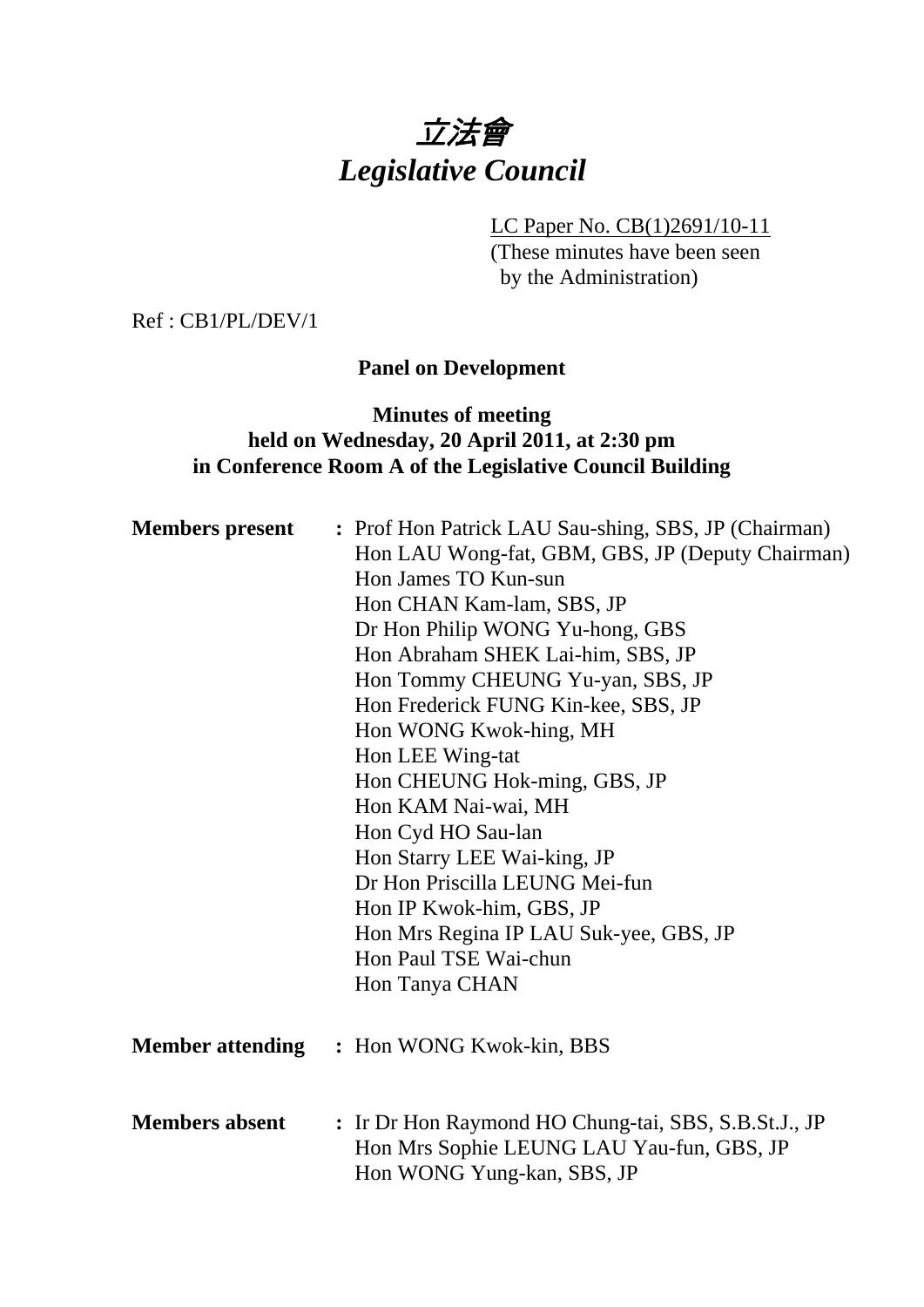Hon Timothy FOK Tsun-ting, GBS, JP Hon Alan LEONG Kah-kit, SC Hon Albert CHAN Wai-yip

# **attending**

## **Public officers : Agenda item IV**

Mrs Carrie LAM CHENG Yuet-ngor, GBS, JP Secretary for Development

Mr Enoch LAM Tin-sing, JP Deputy Secretary for Development (Works) 2

Mr MA Lee Tak, JP Director of Water Supplies

Mr MAK Shing Cheung Chief Engineer/Development 2 Water Supplies Department

# **Agenda item V**

*Representatives from the Administration* 

Mrs Carrie LAM CHENG Yuet-ngor, GBS, JP Secretary for Development

Mrs ARON Laura Commissioner for Heritage Development Bureau

Mr LI Ho-kin Chief Architect/2 Architectural Services Department

Mr HO Chiu-fan Chief Project Manager 102 Architectural Services Department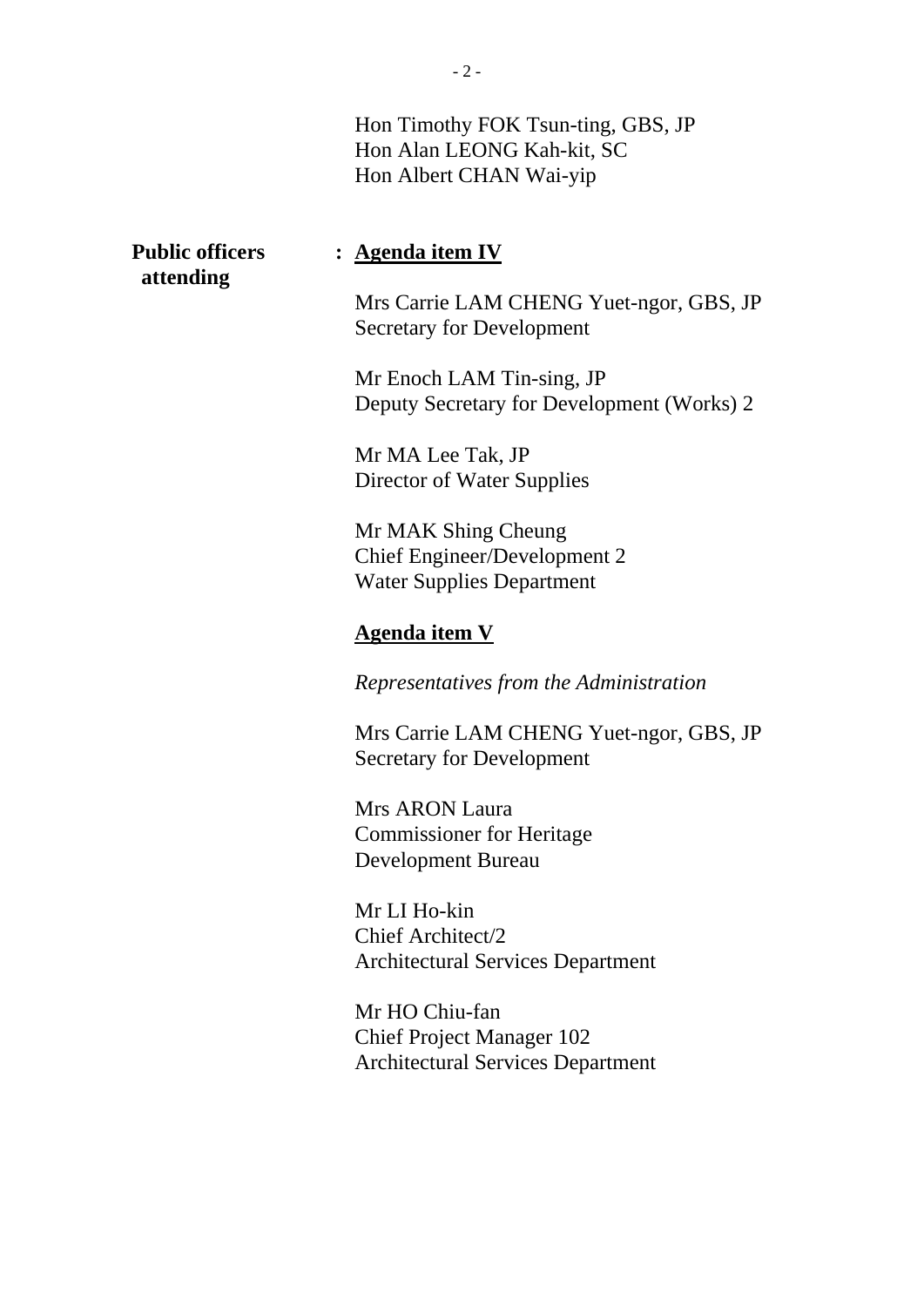*Representatives from the Musketteers Education and Culture Charitable Foundation Limited* 

Mr Lawrence FUNG Chairman

Mr Stanley CHU (Chairman of PMQ Management Co. Ltd.)

Mr Stephen IP (Executive Director of PMQ Management Co. Ltd.)

Professor Walter YUEN (Vice President (Academic Development)/Hong Kong Polytechnic University)

Dr Edmund LEE (Executive Director of Hong Kong Design Centre)

Mrs LO LEE Oi-lin (Principal Corporate Adviser (Development)/ Vocational Training Council)

#### **Agenda item VI**

Mrs Carrie LAM CHENG Yuet-ngor, GBS, JP Secretary for Development

Mr Enoch LAM Tin-sing, JP Deputy Secretary for Development (Works) 2

Mr CHAN Kin Kwong Assistant Director / Projects & Development Drainage Services Department

Mr LUK Wai Hung Chief Engineer / Drainage Projects Drainage Services Department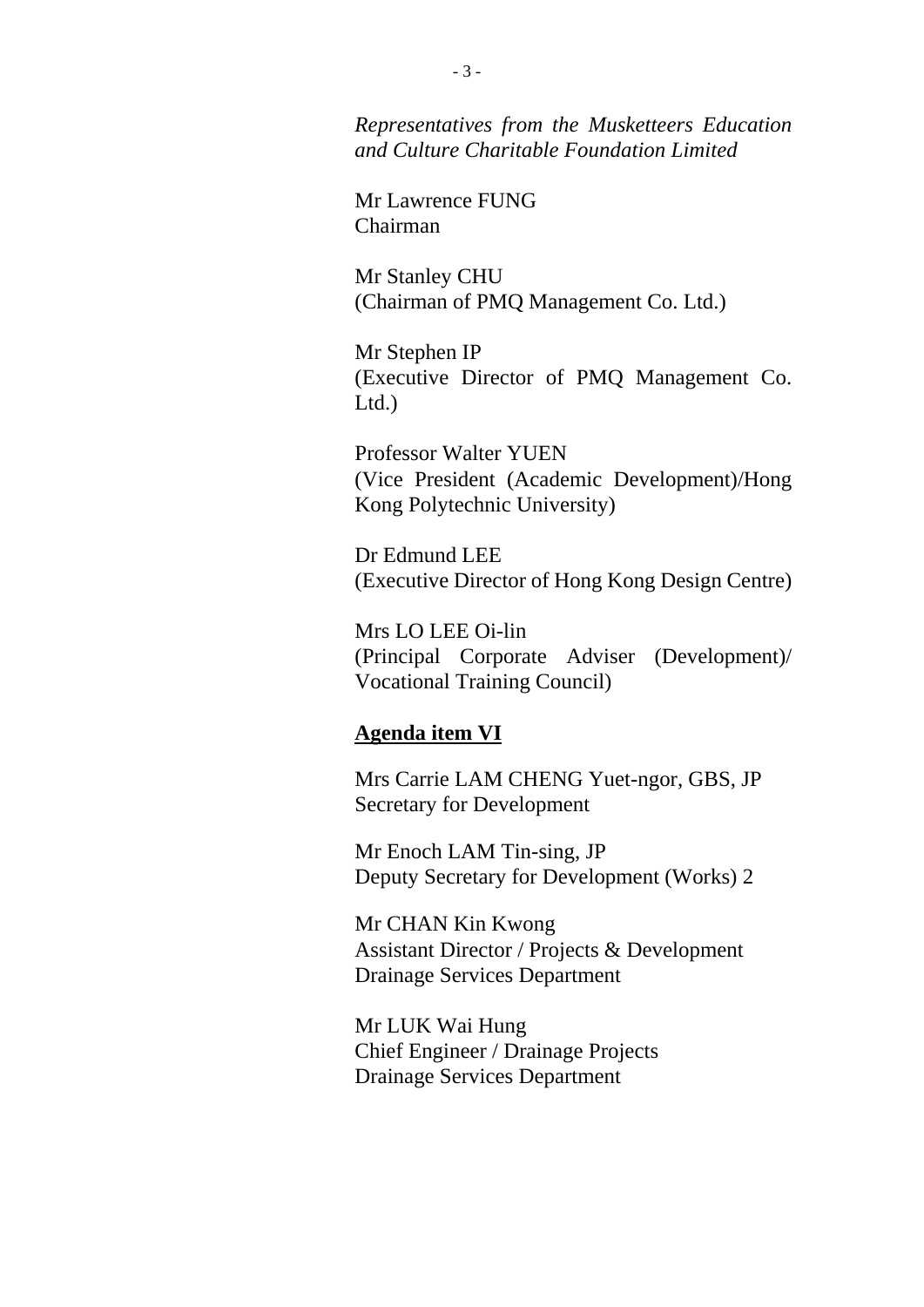# **Agenda item VII**

Mrs Carrie LAM CHENG Yuet-ngor, GBS, JP Secretary for Development

Mr Enoch LAM Tin-sing, JP Deputy Secretary for Development (Works) 2

Mr Stephen TANG Man Bun Head (Kai Tak Office) Civil Engineering and Development Department

Mrs Sorais LEE Deputy Project Manager ( Kowloon ) Civil Engineering and Development Department

#### **Agenda item VIII**

Mrs Carrie LAM CHENG Yuet-ngor, GBS, JP Secretary for Development

Mr Laurie LO Chi Hong, JP Head/Development Opportunities Office Development Bureau

- **Clerk in attendance :** Ms Connie SZETO Chief Council Secretary (1)4
- **Staff in attendance :** Ms Sharon CHUNG Senior Council Secretary (1)4

Mr Simon CHEUNG Senior Council Secretary (1)9

Ms Christina SHIU Legislative Assistant (1)4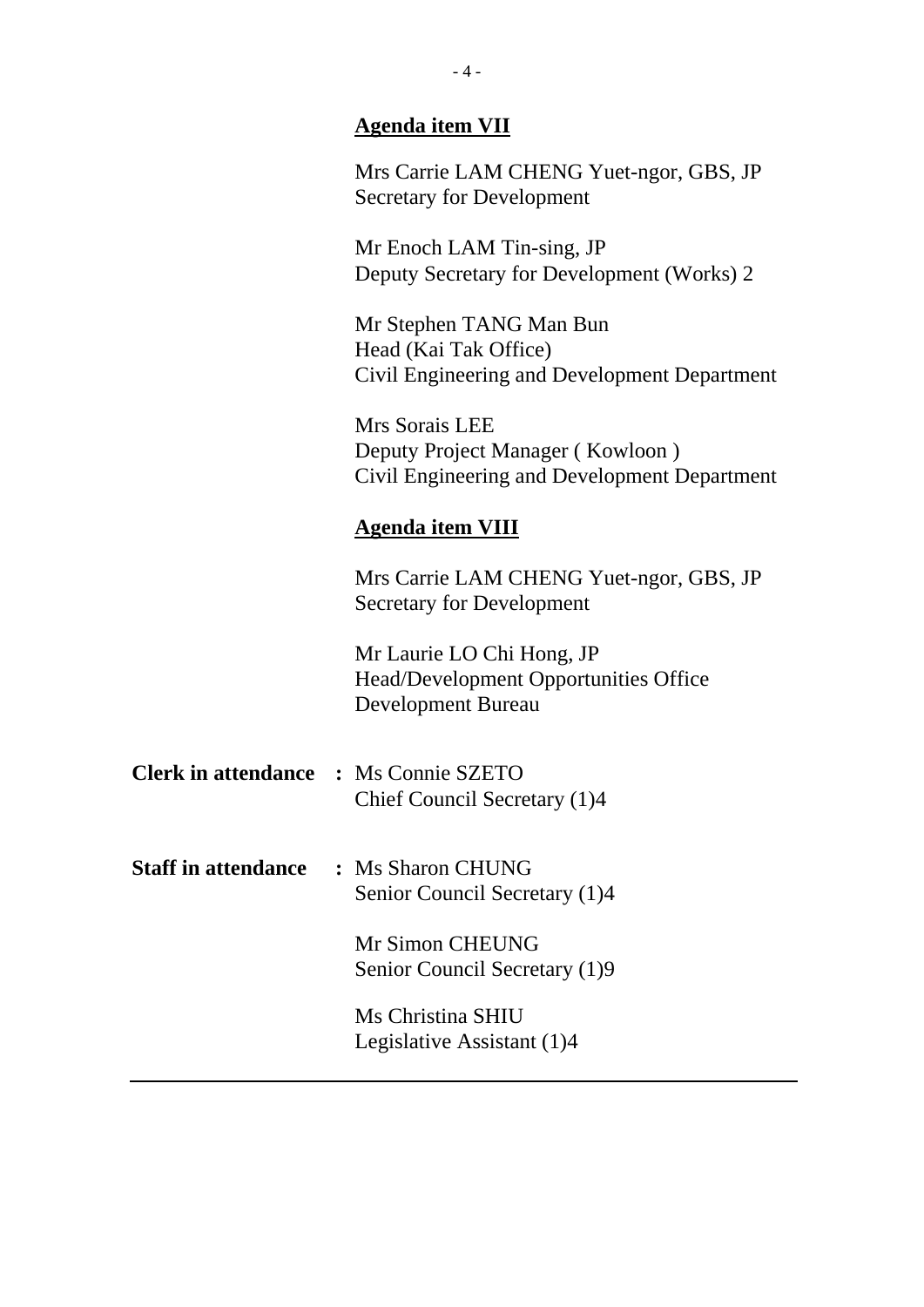| <b>Confirmation of minutes</b> |                          |
|--------------------------------|--------------------------|
| (LC Paper No. CB(1)1910/10-11  | -- Minutes of the joint  |
|                                | meeting of the Panel on  |
|                                | Development and the      |
|                                | Panel on Housing held on |
|                                | 10 December 2010)        |

The minutes of the joint meeting of the Panel on Development and the Panel on Housing held on 10 December 2010 were confirmed.

| Information papers issued since the last meeting |                                  |
|--------------------------------------------------|----------------------------------|
| (LC Paper No. $CB(1)1892/10-11(01)$ -- Issues    | raised<br>the<br>at              |
|                                                  | meeting<br>between               |
|                                                  | Legislative<br>Council           |
|                                                  | Members and Kowloon              |
|                                                  | City District<br>Council         |
|                                                  | members<br>on                    |
|                                                  | 6 January 2011 relating to       |
|                                                  | for<br>arrangements              |
|                                                  | redevelopment<br>old<br>of       |
|                                                  | areas in Kowloon City            |
| LC Paper No. CB(1)1892/10-11(02)                 | -- Issues raised<br>at<br>the    |
|                                                  | meeting<br>between               |
|                                                  | Legislative<br>Council           |
|                                                  | Members and Kowloon              |
|                                                  | City District Council            |
|                                                  | members<br>on                    |
|                                                  | 6 January 2011 relating to       |
|                                                  | planning of bar areas to         |
|                                                  | the<br>mitigate<br>noise         |
|                                                  | nuisance caused by bars to       |
|                                                  | residents nearby                 |
| LC Paper No. CB(1)1892/10-11(03)                 | raised<br>the<br>-- Issues<br>at |
|                                                  | meeting<br>between               |
|                                                  | Legislative<br>Council           |
|                                                  | Members and Kowloon              |
|                                                  | City District<br>Council         |
|                                                  | members<br>on                    |
|                                                  | 6 January 2011 relating to       |
|                                                  | assisting owners of old          |
|                                                  | buildings<br>improving<br>in     |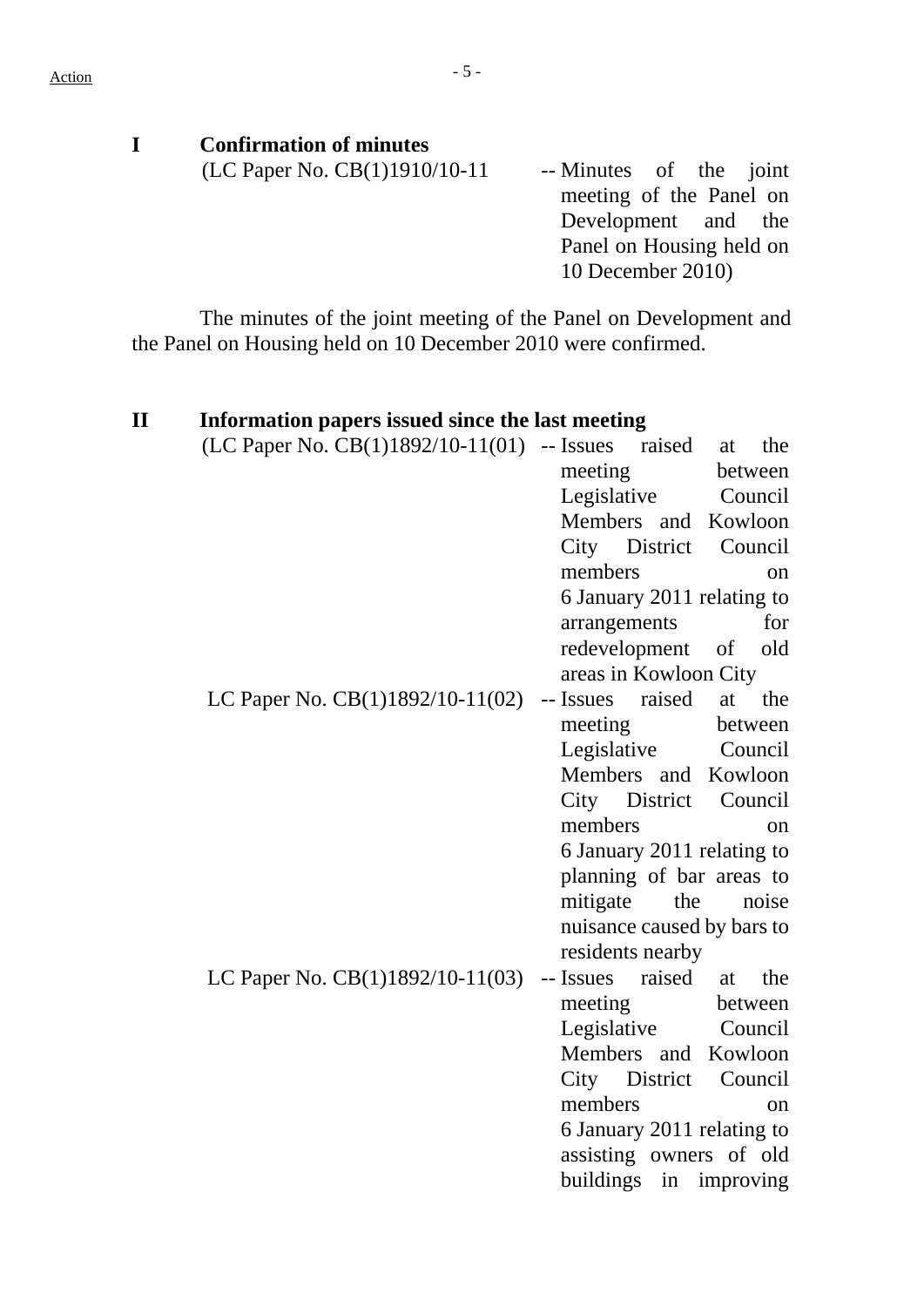building management in buildings with "No Owners' Corporations, No Management, No Security, No Domestic Waste Collection and No Lighting in Common Areas")

2. Members noted that the above information papers had been issued since the meeting on 29 March 2011.

| Ш | Items for discussion at the next meeting                           |                                |
|---|--------------------------------------------------------------------|--------------------------------|
|   | $(LC$ Paper No. $CB(1)1909/10-11(01)$ -- List of outstanding items |                                |
|   |                                                                    | for discussion                 |
|   | LC Paper No. $CB(1)1909/10-11(02)$ -- List of follow-up actions    |                                |
|   | LC Paper No. CB(1)1873/10-11(01) -- Letter dated 1 April 2011      |                                |
|   |                                                                    | Hon<br>from<br>Dr              |
|   |                                                                    | PAN Pey-chyou<br><sub>on</sub> |
|   |                                                                    | proposed discussion on         |
|   |                                                                    | bursting of water mains)       |
|   |                                                                    |                                |

3. Members agreed that the following items be discussed at the regular meeting scheduled for 24 May 2011, from 2:30 pm to 6:00 pm --

- (a) PWP Item No. 7712CL -- Planning and Engineering Study on the Remaining Development in Tung Chung;
- (b) PWP Item No. 3194SC and 6078TI -- Provision of government, institution and community facilities at the eastern part of Ex-North Point Estate;
- (c) Increasing land supply by reclamation and rock cavern development;
- (d) Findings of the Study on the Enhanced Use of Underground Space in Hong Kong; and
- (e) Development of Greening Master Plans for the New Territories.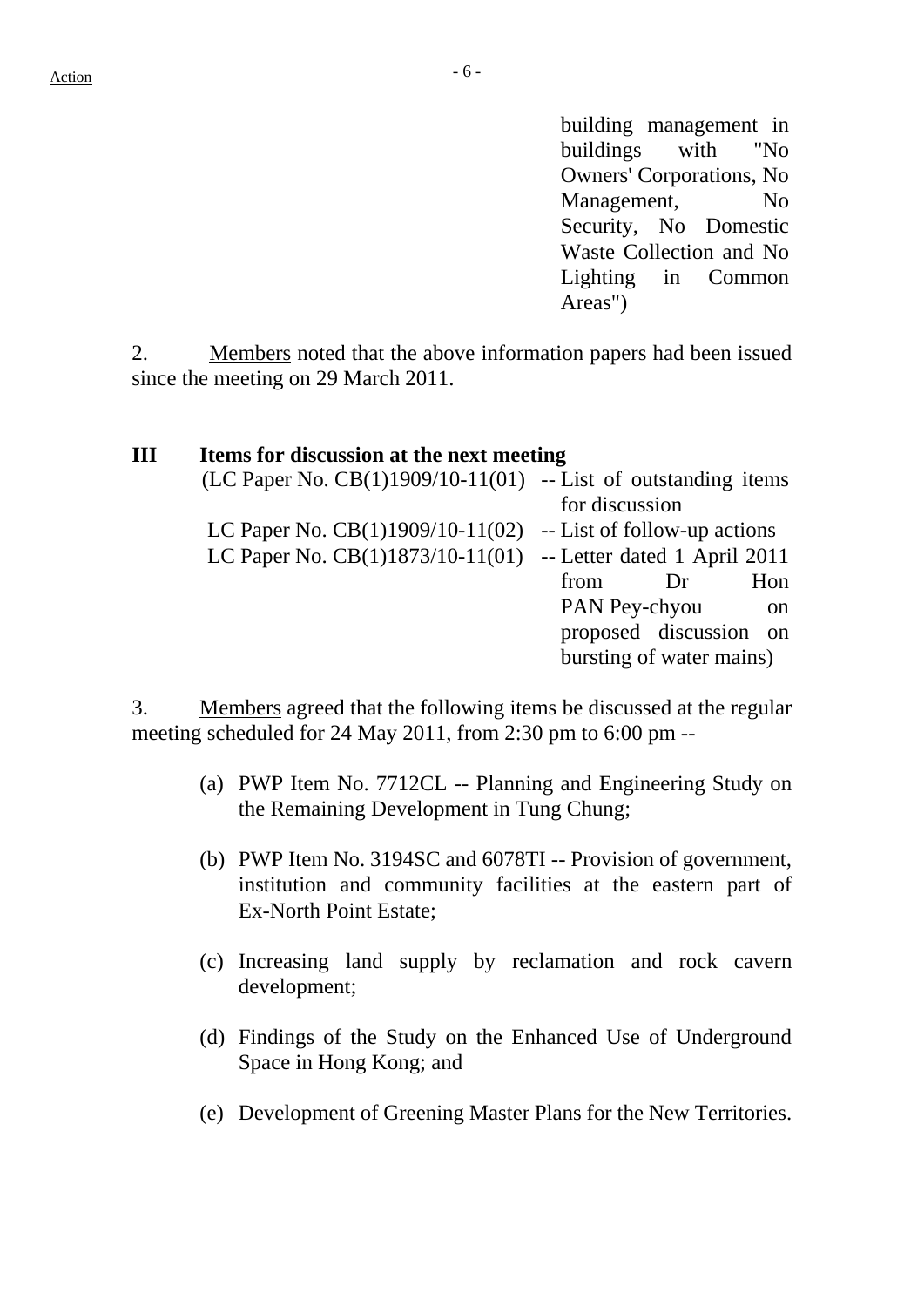4. Referring to the report published by the Ombudsman on 19 April 2011 on the investigation into the enforcement regime on unauthorized building works ("UBWs") in New Territories Exempted Houses ("NTEHs"), Miss Tanya CHAN and Mr LEE Wing-tat suggested that the subject be discussed at a meeting of the Panel as soon as possible. Mr CHEUNG Hok-ming advised that Heung Yee Kuk and the Administration had established a working group for some time to study how to rationalize UBWs in NTEHs. He held the view that it would be more meaningful for the Panel to discuss the subject when proposals for dealing with UBWs in NTEHs had been worked out by the relevant parties.

> (*Post-meeting note:* The above item, "unauthorized building works in NTEHs", was discussed at the meeting of the Panel on 28 June 2011.)

5. Miss Tanya CHAN suggested that the Panel should discuss the work of the Tree Management Office, which had been established in 2010 under the Works Branch of the Development Bureau to implement the tree management policy. She was particularly interested to know the preparatory work in relation to tree management tasks for the upcoming typhoon season.

> (*Post-meeting note:* A progress report on the work of the Tree Management Office provided by the Administration was circulated to members on 18 May 2011 vide LegCo Paper No. CB(1)2225/10-11(02). The item was scheduled for discussion at the regular meeting of the Panel in July 2011.)

6. Dr Priscilla LEUNG proposed that planning issues relating to the North West Kowloon Reclamation Site 6 be further discussed by the Panel, as time was not sufficient when the subject was last discussed at the joint meeting of the Panels on Development and Housing in December 2010 and residents of Sham Shui Po were dissatisfied with the arrangement. She reiterated that residents' major concern was about the lack of a town hall in the Site to serve the residents of Sham Shui Po. She suggested that the Secretary for Home Affairs should be invited to join the discussion.

7. The Chairman said that he would discuss the above suggestions with the Administration. He also informed members that Dr PAN Pey-chyou had written to him proposing that the subject on bursting of water mains and related repair and maintenance works be discussed by the Panel in the light of recent water mains burst incidents happened in Tsing Yi and Happy Valley. He told the Panel that related issues were raised in a written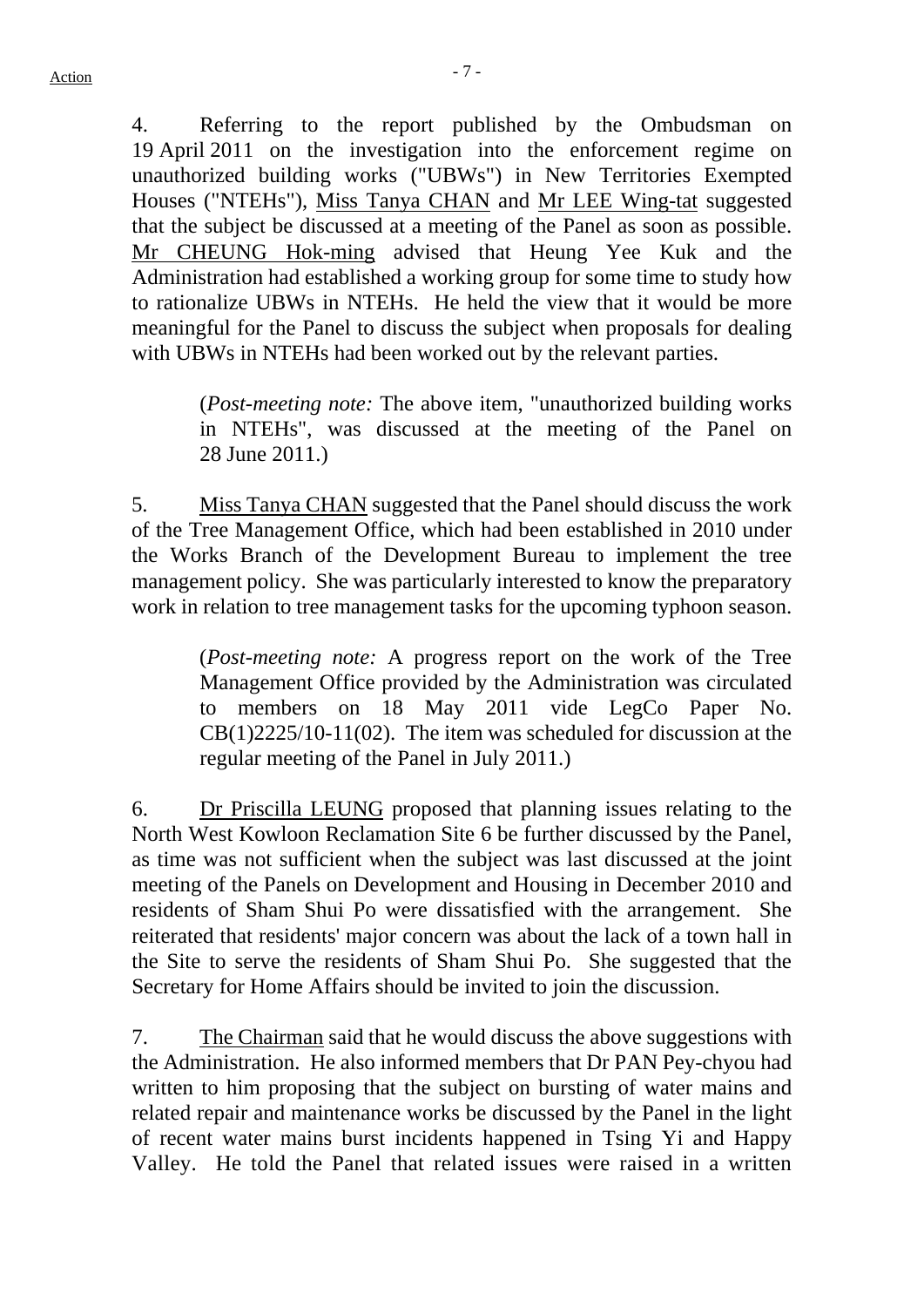question at the Legislative Council ("LegCo") meeting of 16 March 2011 and during the discussions at the Works Session of the special meetings of the Finance Committee ("FC") in March 2011. Members agreed that the Administration be requested to provide an information paper on the subject before the Panel would consider whether discussion at a meeting was necessary.

> (*Post-meeting note:* An information paper provided by the Administration on repair and replacement of aged water mains and temporary water supply was circulated to members on 18 May 2011 vide LegCo Paper No.  $CB(1)2225/10-11(01)$ . The item was scheduled for discussion at the regular meeting of the Panel in July 2011.)

# **IV Purchase and conversion of industrial buildings for Water Supplies Department premises**

 $(LC$  Paper No.  $CB(1)1909/10-11(03)$  -- Administration's paper on purchase and conversion of industrial building for Water Supplies Department facilities)

8. The Secretary for Development ("SDEV") briefed members on the Administration's proposal to purchase and convert an industrial building in New Territories West ("NTW") for accommodating the existing New Territories West Regional Office of the Water Supplies Department ("WSD NTW Regional Office") currently located at Sai Yi Street, Mong Kok; and setting up a new Water Conservation Education Centre. She said that the proposal was to support the initiative announced in the 2009-2010 Policy Address for promoting revitalization of old industrial buildings through redevelopment and wholesale conversion of vacant or under-utilized industrial buildings. The Financial Secretary also announced in the 2010-2011 Budget that the Administration was considering purchasing an industrial building for accommodating WSD NTW Regional Office.

9. SDEV highlighted that the relocation of WSD NTW Regional Office would bring the following benefits --

> (a) To set an example for releasing the potential of under-utilized industrial buildings for higher value-added uses;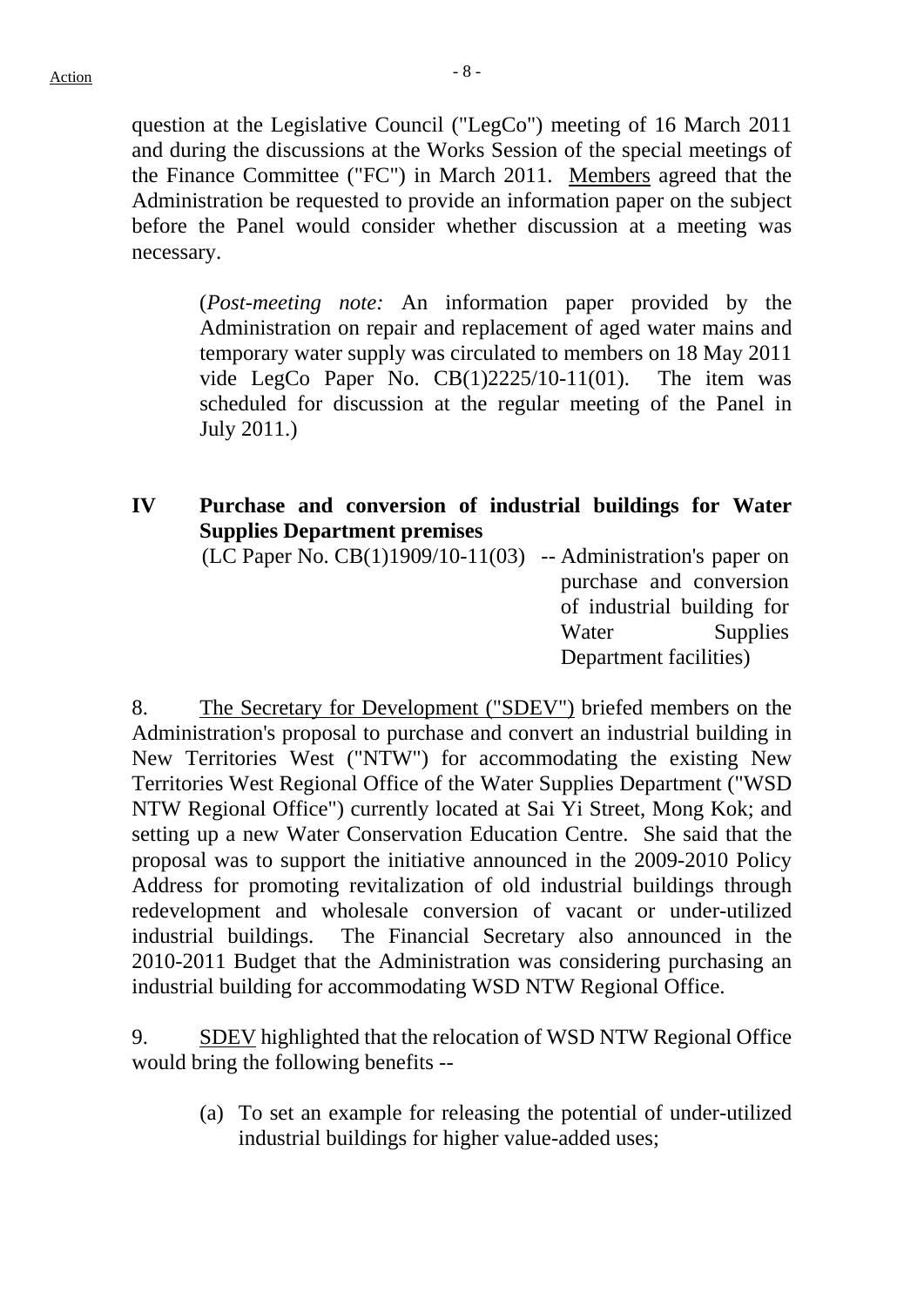- (b) To vacate a prime site in Mong Kok for the improvement of traffic problems and provision of other facilities in the area;
- (c) To demonstrate the application of green building design and features in accordance with the guidelines promulgated by the Hong Kong Green Building Council ("HKGBC") in retrofitting existing industrial buildings;
- (d) To enhance the efficiency of the operation and maintenance works of WSD by merging the existing Yuen Long sub-office of WSD into the WSD NTW Regional Office and relocating the regional office to its serving region; and
- (e) To set up the first Water Conservation Education Centre in Hong Kong for public use.

She advised that the total estimated cost for the project was \$768.8 million, among which \$178 million and \$384.9 million were for the purchase and conversion and fitting out of the industrial building respectively. Subject to the support of the Panel, the Administration would seek funding approval from the Public Works Subcommittee ("PWSC") and FC in the second quarter of 2011 to take forward the project. It was the Administration's plan to complete the purchase in 2012 and the conversion and fitting out works in late 2015.

# Identification and purchase of a suitable industrial building

10. While expressing support for the proposal on the benefits mentioned above and the advantage of bringing more activities and development opportunities to NTW, Mr WONG Kwok-hing was concerned that with the Administration's plan to purchase an industrial building in NTW going public, the prices of such buildings in the region would soar thus increasing the cost for the project. He also enquired about the availability of industrial buildings in NTW meeting the criteria set out in the Administration's paper for purchase by the Administration, which would have an impact on the price. He was concerned that funds granted by FC for purchasing the industrial building might be insufficient to cover the procurement cost.

11. Mr IP Kwok-him asked whether the estimated costs for the conversion and fitting out works of the industrial building would be deployed to meet shortfall in the purchase cost should the latter turned out to be higher than the budgeted amount of \$178 million, and whether the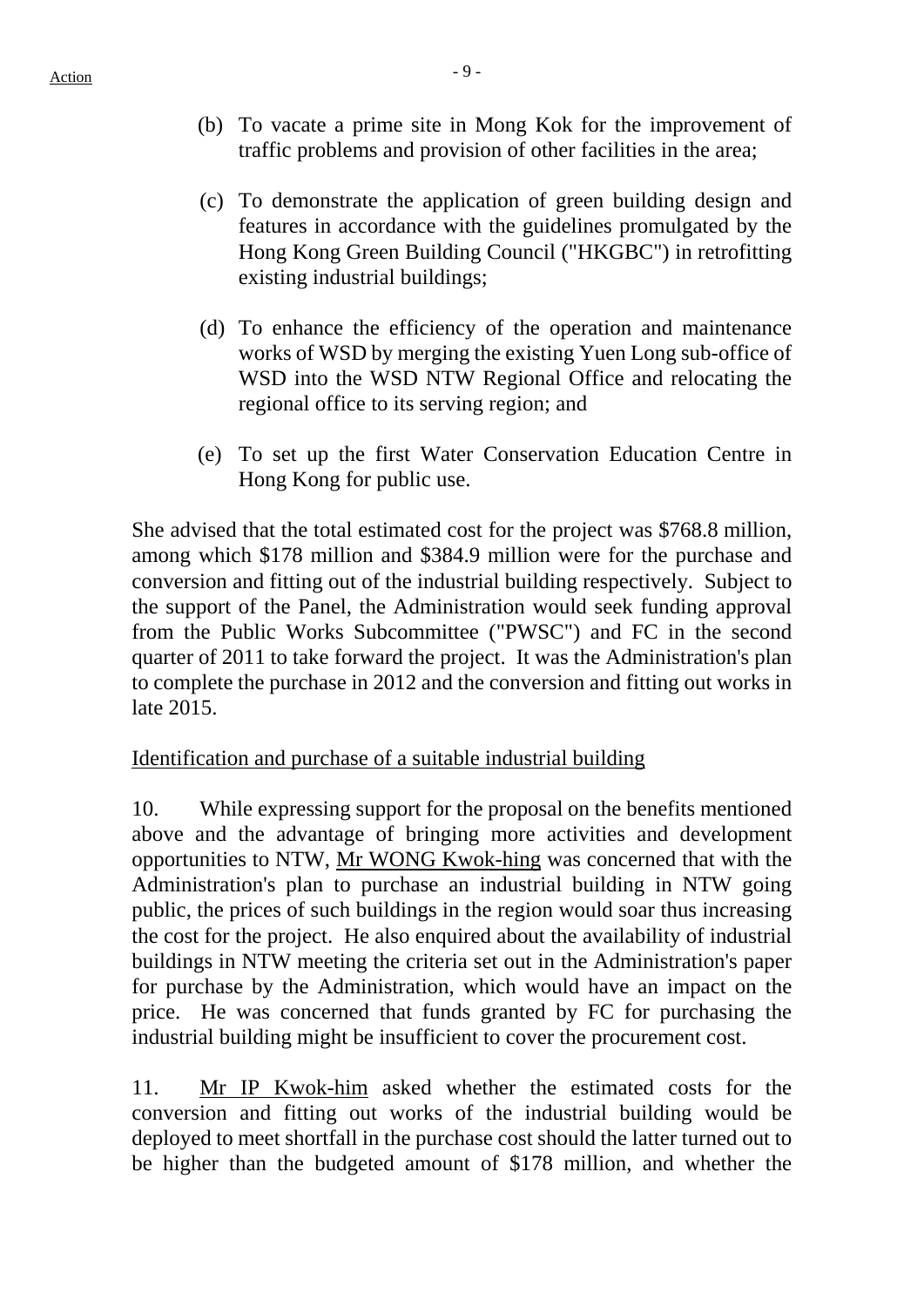proposal would be lapsed if the reduced budget for conversion works became insufficient.

12. SDEV advised that the project would not be an easy task and the Administration was aware of the challenges in the implementation. On the purchase of the industrial building, the Administration would engage a consultant to provide services, including sourcing of suitable industrial buildings for purchase and conducting price negotiation with owners of the target buildings. Preliminary market research indicated that there were suitable industrial buildings in NTW meeting the criteria. Though some suitable industrial buildings were occupied at present, the implementation time table for the project had taken into account the time required for existing tenants to move out from the buildings before the conversion works could commence. The appointment of the consultant would be made after FC approved the funding proposal. As stated in the Administration's paper, the purchase price of the industrial building and the conversion cost were inter-related in that a building with better quality might cost more for purchase and less in its conversion, or vice versa. If the actual purchase price of the building turned out to be higher than the budgeted amount of \$178 million, funds would be deployed from within the project vote to meet the gap. In the event that the purchase price substantially exceeded the budgeted amount, it would be necessary for the Administration to evaluate the cost-effectiveness of the proposal. Where necessary, the Administration would seek supplementary funds from FC to cover the extra cost or consider withdrawing the project. The Administration would also review the budget for the project when the purchase price of the industrial building was finalized.

# Green building design

13. Mr LEE Wing-tat opined that the budget of \$10,600 per square metre for the purchase of an industrial building was a modest one. Pointing out that the converted industrial building for WSD NTW Regional Office would be a showcase for green building design in Hong Kong, he urged that the converted building should be retrofitted to meet all the green building design requirements promulgated by HKGBC so as to set a good example for the commercial sector. He called on the Administration to strive to achieve a Platinum/Gold award under HKGBC BEAM Plus green building labeling scheme in converting the building.

14. Director of Water Supplies advised that it was the plan of the Administration to demonstrate the application of green building design and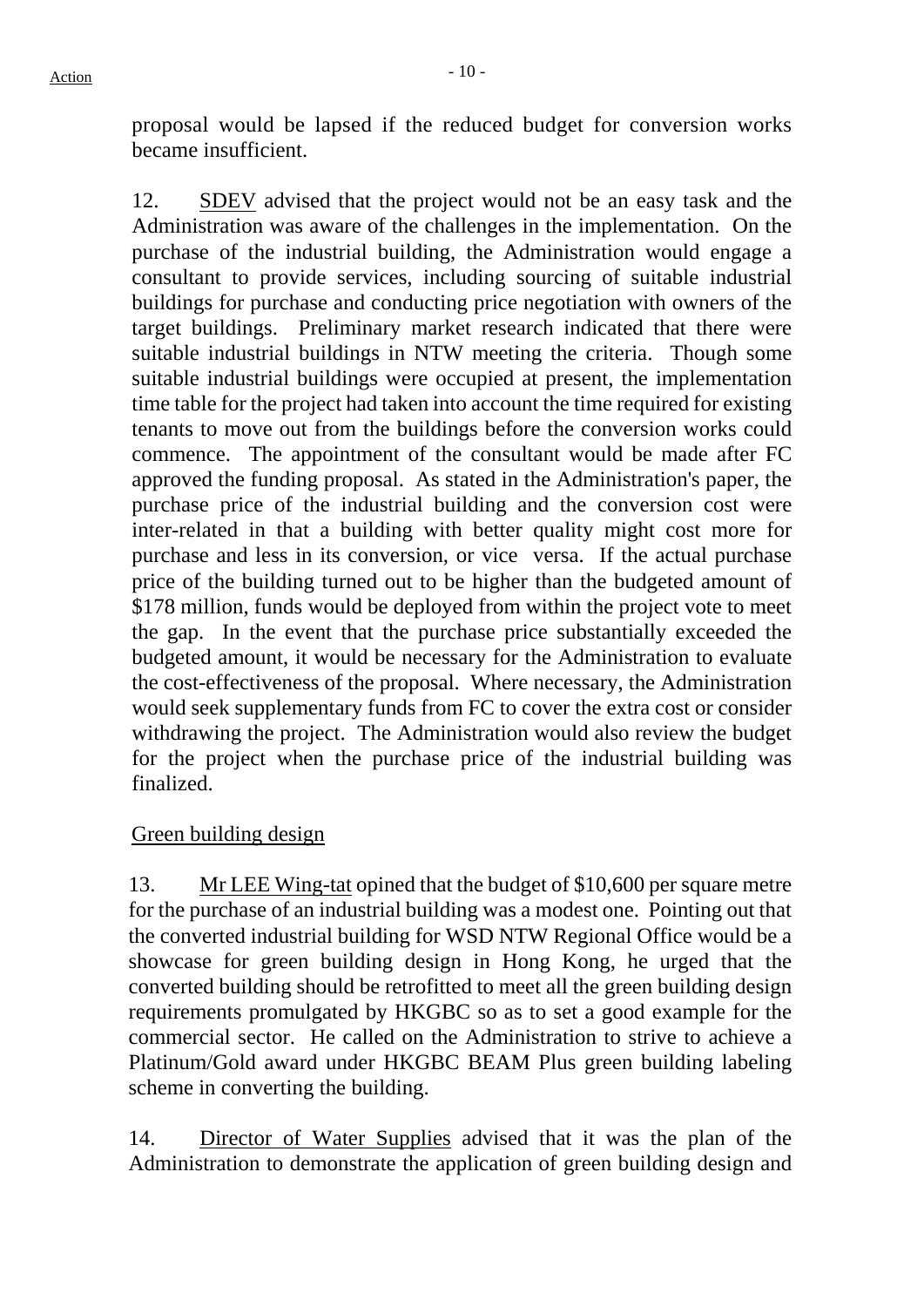green features in converting the purchased industrial building, including the adoption of renewable energy technologies and energy efficient installations, as well as provision of green features such as photovoltaic panels, solar hot water system, etc. Opportunities would also be taken to educate visitors to the building about water conservation through the adoption of water-saving features in the building, including grey water reuse, rain water harvesting system, and water saving devices. While the Administration aimed at achieving a Silver/Bronze award under the HKGBC BEAM Plus labeling scheme, it would endeavour to achieve better results. Nonetheless, it should be noted that achieving a higher-class award could be constrained by the original building design and site condition of the procured industrial building. SDEV added that there would likely be physical constraints for achieving a Platinum/Gold award under the HKGBC BEAM Plus labeling scheme. But she assured members that the Administration would devote every effort to achieve the best possible building environment performance to set an example for incorporating green features in retrofitting buildings.

15. As it would be costly to retrofit an old industrial building, Mr LEE Wing-tat said that he would support increasing the budget for the conversion works if necessary. The Chairman remarked that green building designs were not necessarily costly and building owners should appreciate the long-term benefits, including energy saving and improvement in environment.

Redevelopment of the site of the current New Territories West Regional Office of the Water Supplies Department in Mong Kok

16. Mr IP Kwok-him sought clarification from the Administration on whether the site of the existing WSD NTW Regional Office in Mong Kok would be vacated to enable implementation of the Area Improvement Plan for the Shopping Area of Mong Kok ("AIP") should the relocation plan be dropped.

17. Dr Priscilla LEUNG said that relocation of WSD NTW Regional Office to NTW had various advantages, including easing the traffic problems in Mong Kok and bringing economic benefits to NTW. Moreover, vacation of the site of the current WSD NTW Regional Office was very welcomed and much anticipated by the public. As such, she urged the Administration to take forward the project as soon as possible. Since the implementation of AIP would require relocation of the existing Food and Environmental Hygiene Department ("FEHD") depot with a temporary car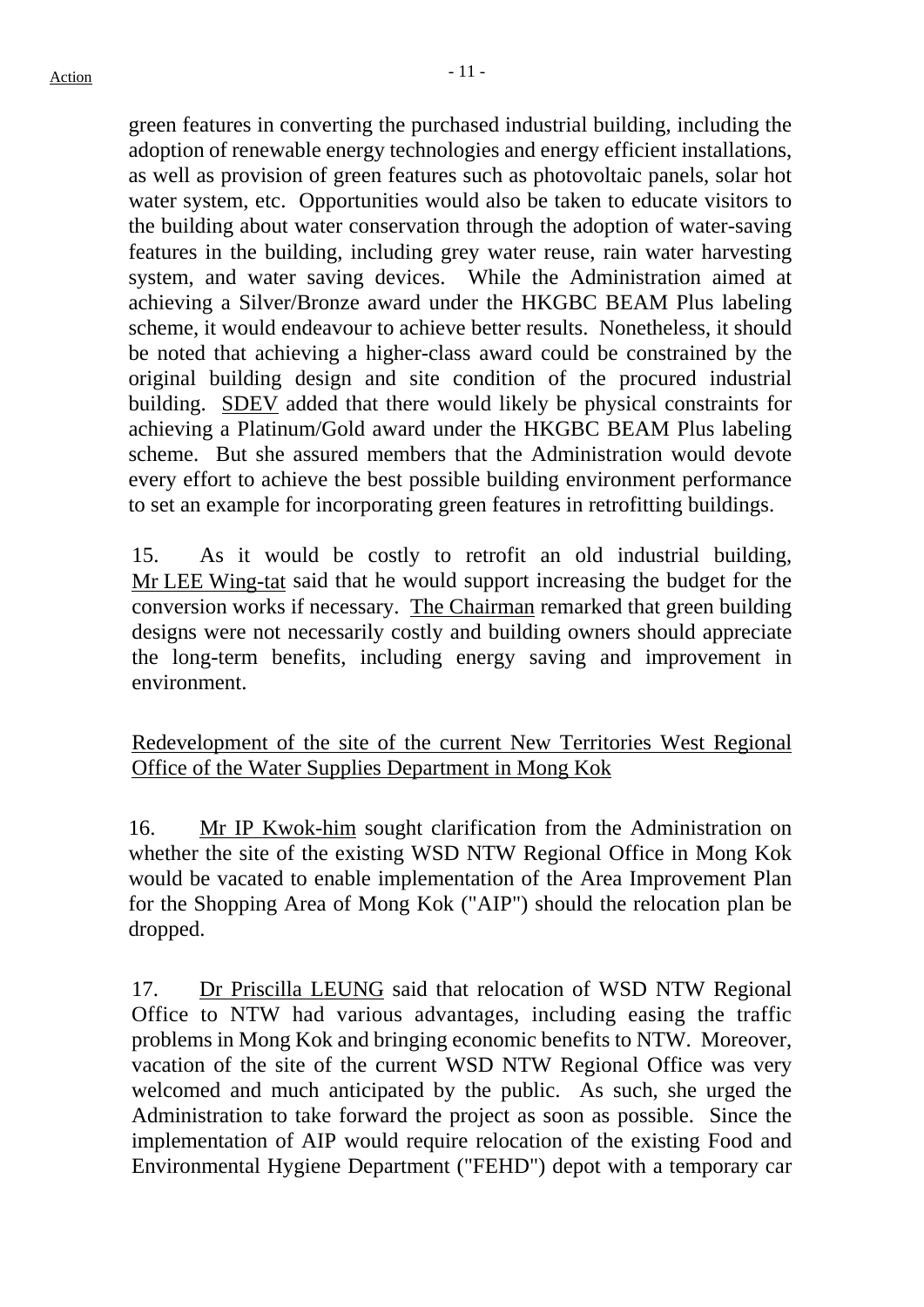park situated next to WSD NTW Regional Office in order to release land for development of a district Public Transport Terminus ("PTT") for housing existing on-site stops and stands of public transport facilities, Dr LEUNG enquired about FEHD's plan and time table for relocating the depot.

18. SDEV confirmed that the proposal was meant to deliver the AIP. The preliminary design of AIP for this site included construction of a PTT with overhead commercial development and a substantial piece of open space for public enjoyment, which required relocation of both WSD NTW Regional Office and FEHD depot. In the circumstance that the purchase of an industrial building for relocation of WSD NTW Regional Office was unsuccessful, the Administration would consider constructing a new government building for accommodating WSD NTW Regional Office and the new Water Conservation Education Centre. This option would take a longer time than converting a purchased industrial building for the purpose. She added that if the proposal was approved by PWSC and FC in the second quarter of 2011, the purchase of an industrial building was expected to complete in 2012. Design and retrofitting of the procured building would be finished in late 2015. The schedule was, however, subject to the work progress of different stages.

19. As regards the vacation of FEHD depot in Mong Kok, Deputy Secretary for Development (Works) 2 ("DS/DEV(Works)2") advised that discussions between FEHD and concerned departments was underway to actively identify a suitable site in West Kowloon for relocating the depot, with a view to vacating the site in Mong Kok in 2015 or 2016 to tie-in with the implementation of AIP.

# Plans of relocating other government offices to industrial buildings

20. Mr WONG Kwok-hing enquired whether the Administration had formulated a plan to relocate other government offices to under-utilized industrial buildings.

21. SDEV advised that the project would provide practical reference for other bureaux and departments currently accommodated in government buildings and leased commercial premises in considering relocation of offices to industrial buildings to revitalize old industrial buildings and to release valuable land for other uses. While the Development Bureau would share the experience gained from the project with other bureaux and departments, respective bureaux and departments would consider whether to take forward similar relocation projects having regard to their individual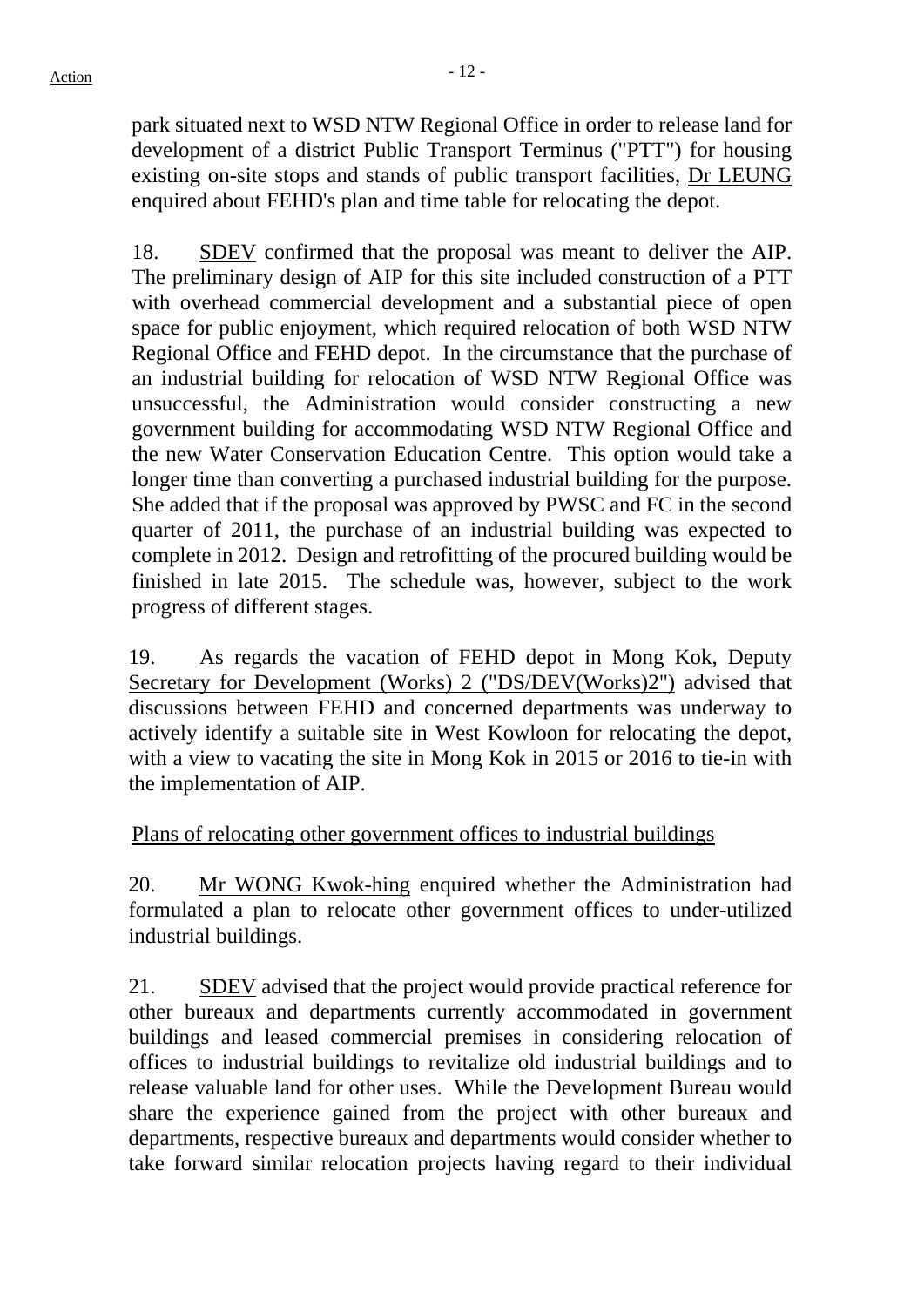circumstances. As for departments under the purview of the Development Bureau, the Buildings Department ("BD") was considered suitable for relocation because currently its offices were scattered in various districts and mostly accommodated in leased premises. However, in considering the relocation of BD, it would be necessary to identify a more central and convenient location to facilitate the major clients, including the building professionals and the public. She said that there had been concern from clients about the relocation of BD's Headquarters from the Central to its current location in Mong Kok some years ago. The experience to be gained from the relocation of WSD NTW Regional Office would be a useful reference for BD.

22. The Chairman concluded the discussion on the item. He said that the Panel in general supported the Administration's proposal to purchase and convert an industrial building for accommodating WSD NTW Regional Office and providing a new Water Conservation Education Centre.

# **V PWP Item No. 3400IO -- Transformation of the former police married quarters on Hollywood Road into a creative industries landmark**

| (LC Paper No. CB(1)1909/10-11(04)  | -- Administration's paper on |
|------------------------------------|------------------------------|
|                                    | 400IO -- Transformation      |
|                                    | of the former police         |
|                                    | married quarters on          |
|                                    | Hollywood Road into a        |
|                                    | creative industries          |
|                                    | <i>landmark</i>              |
| LC Paper No. $CB(1)1909/10-11(05)$ | -- Paper on conserving       |
|                                    | Central -- former police     |
|                                    | married quarters on          |
|                                    | Hollywood Road prepared      |
|                                    | by the Legislative Council   |
|                                    | Secretariat (Background      |
|                                    | brief)                       |
|                                    |                              |

23. SDEV briefed members on the Administration's proposal to transform the Former Police Married Quarters ("the former PMQ") on Hollywood Road into a landmark for creative industries. In his 2007-2008 Policy Address, the Chief Executive ("CE") announced that the removal of the PMQ site from the List of Sites for Sale by Application ("Application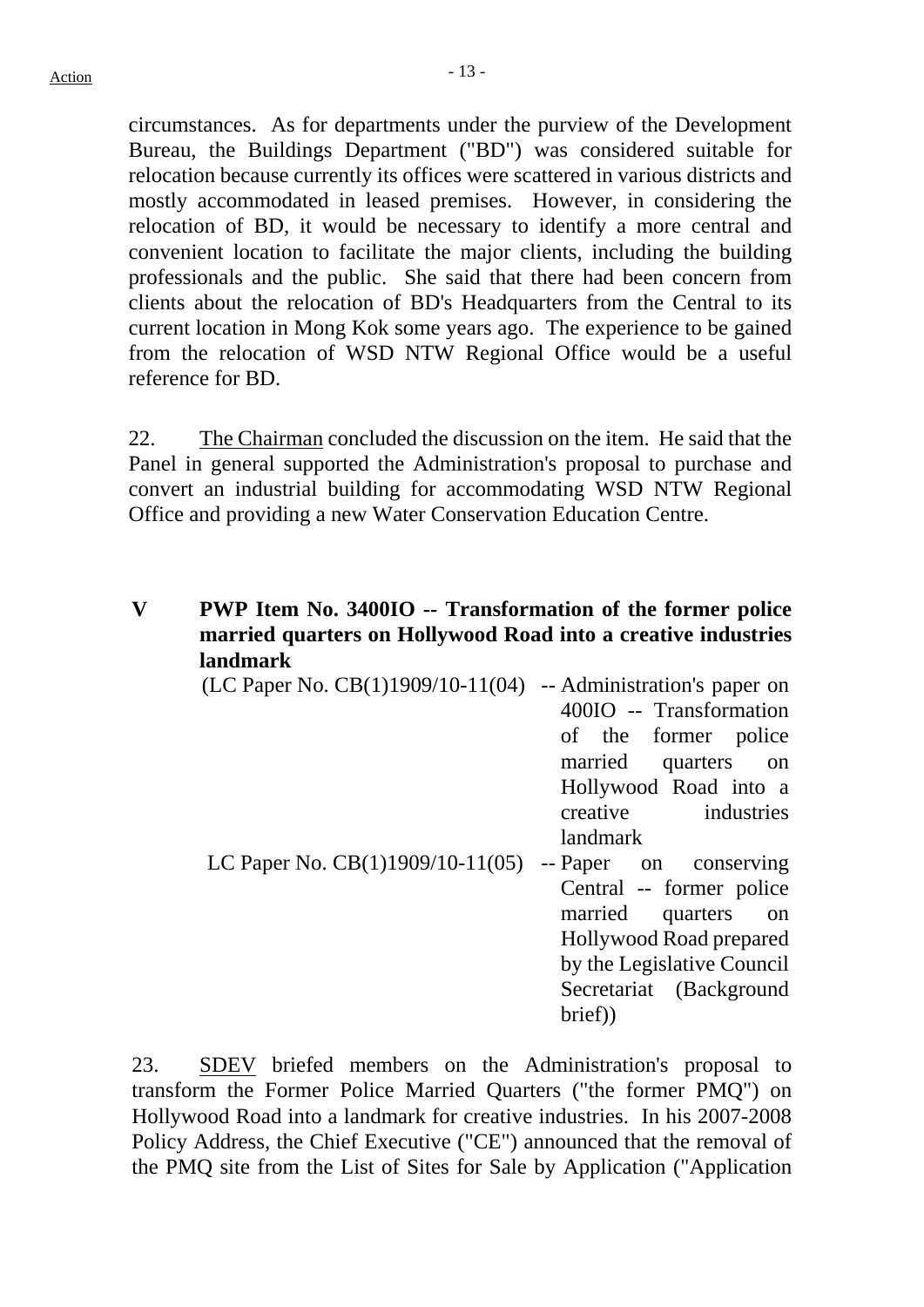List") for one year, pending proposals on its revitalization. Following a three-month public engagement exercise from February to May 2008, CE announced in his 2008-2009 Policy Address the decision to remove the site from the Application List and to revitalize it for creative industries and education purposes. In March 2010, the Administration invited proposals from non-profit making organizations for transforming the former PMQ into a creative industries landmark. Of the proposals received, the one from the Musketeers Education and Culture Charitable Foundation Limited ("the Musketeers Foundation") to transform the site into the "PMQ" (原創坊) was eventually selected through a competitive selection process, as it was most capable of meeting the project objectives, i.e. heritage conservation, promotion of creative industries and provision of local open space. To take the project forward, Architectural Services Department ("ArchSD") would undertake the conservation and revitalization works under the Public Works Programme to conserve and upgrade the historic site in order to meet modern-day requirements and the functional requirements of "PMQ". The Musketeers Foundation had agreed to contribute \$110 million, including \$17 million towards government works, and \$93 million for internal renovation works, procurement of furniture and equipment, as well as hiring of staff and future operation costs.

24. With the aid of powerpiont, Chief Architect/2 briefed members on the "PMQ" project. He highlighted the following points --

- (a) The PMQ site, with an area of about 6 100  $m<sup>2</sup>$  and situated at 35 Aberdeen Street, was bounded by Hollywood Road, Staunton Street, Aberdeen Street and Shing Wong Street. It was the home of the Central School in 1889. The school buildings were demolished in 1948 to give way for the construction of the PMQ.
- (b) Upon completion of the revitalization works, "PMQ" would provide 130 studios for young designers, six lodges for designers-in-residence, and a creative resources centre for designers to access knowledge and market information and to obtain counselling on business development. An elevated high-headroom indoor multi-function hall, i-Cube, would be built and used for holding promotional and exchange activities.
- (c) There would be a high-headroom roof restaurant/café of about 900  $m<sup>2</sup>$  and a light-weight transparent canopy across the two quarters blocks at the upper floors, as well as food and beverage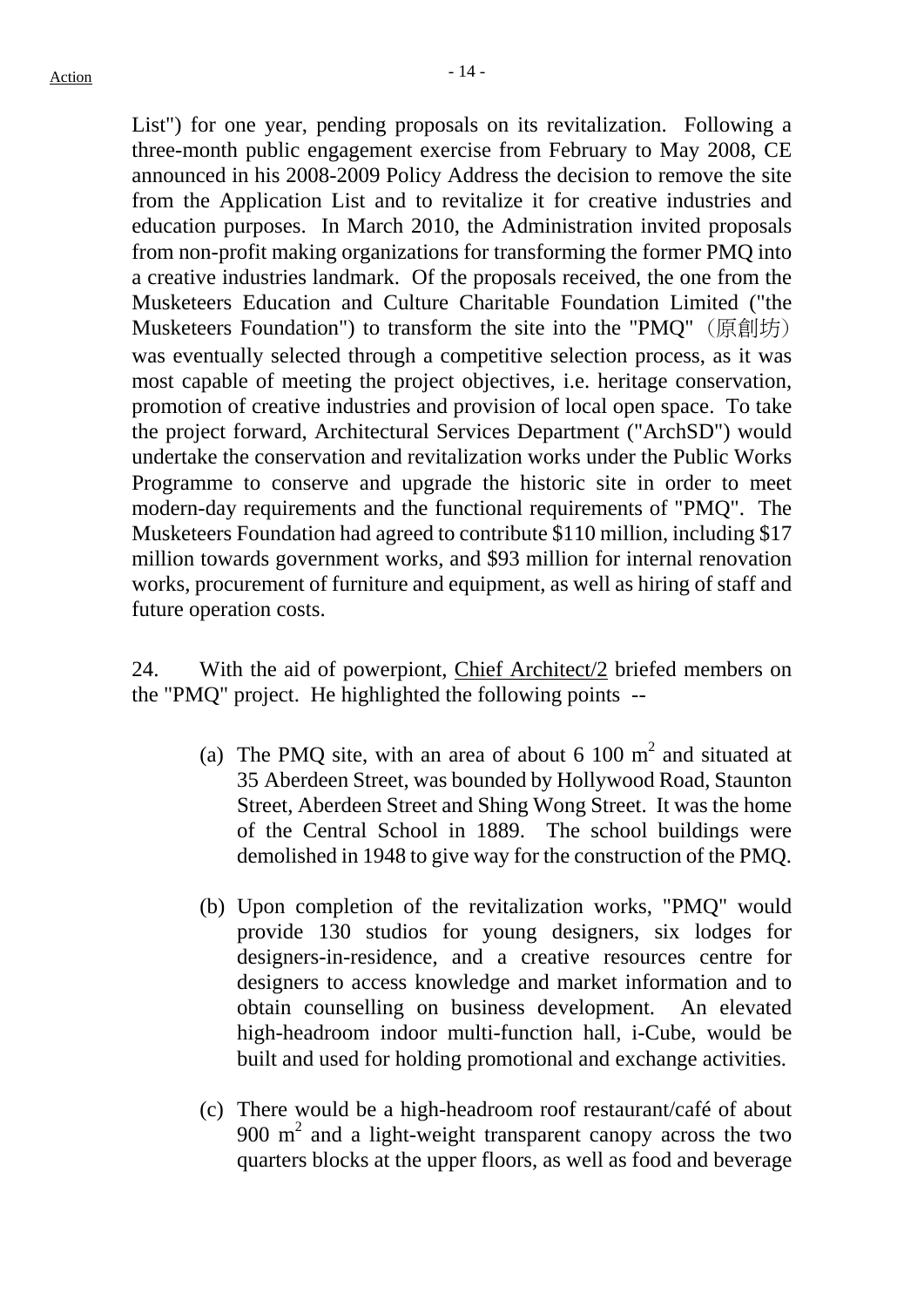facilities in other floors. The canopy and the i-Cube would provide an additional 1 000  $m^2$  covered space for organizing non-noise generating events in the central courtyard.

- (d) Besides the landscaped garden of about  $600 \text{ m}^2$  to be provided on the roof top of the i-Cube, there would be two pieces of landscaped open space of about  $1000 \text{ m}^2$  for public enjoyment.
- (e) To manifest the historical value of the PMQ site, an underground interpretation area would be provided for the display of the remnants of the former Central School as well as the interpretation of the history of the PMQ site.
- (f) ArchSD would preserve the retaining walls, granite pillars and foundations around the site and the 18 trees, mostly being stonewall trees, within the site.

# Viability of the "PMQ" project

25. Mr LEE Wing-tat expressed concern about the viability of the "PMQ" project. From the experience of the Jockey Club Creative Arts Centre ("JCCAC") in Sham Shui Po, he remarked that it would be important to publicize "PMQ" to attract visitors. He asked whether the Musketeers Foundation had formulated a clear positioning for developing "PMQ" and identified the target group for promoting the facilities therein.

26. SDEV advised that given its location in Central and in close proximity to a cluster of cultural and creative industries establishments along Hollywood Road, as well as the colourful cultural landscape of the SoHo and Lan Kwai Fong areas, "PMQ" would have an advantage over JCCAC to attract visitors and tourists, and create synergy with other historic sites and buildings nearby to promote the project as an unique creative and cultural landmark. While the Administration recognized the difficulty for non-profit making bodies to maintain long-term viability in implementing heritage revitalization projects, the "PMQ" project would have an advantage as the Musketeers Foundation had agreed to invest \$110 million towards the renovation and operating costs for the project, and also committed to ploughing back its share of operating surplus for the operation of the project in the future.

27. Mr Stephen IP, Executive Director, PMQ Management Co. Ltd. advised that given its close proximity to Central and the creative, cultural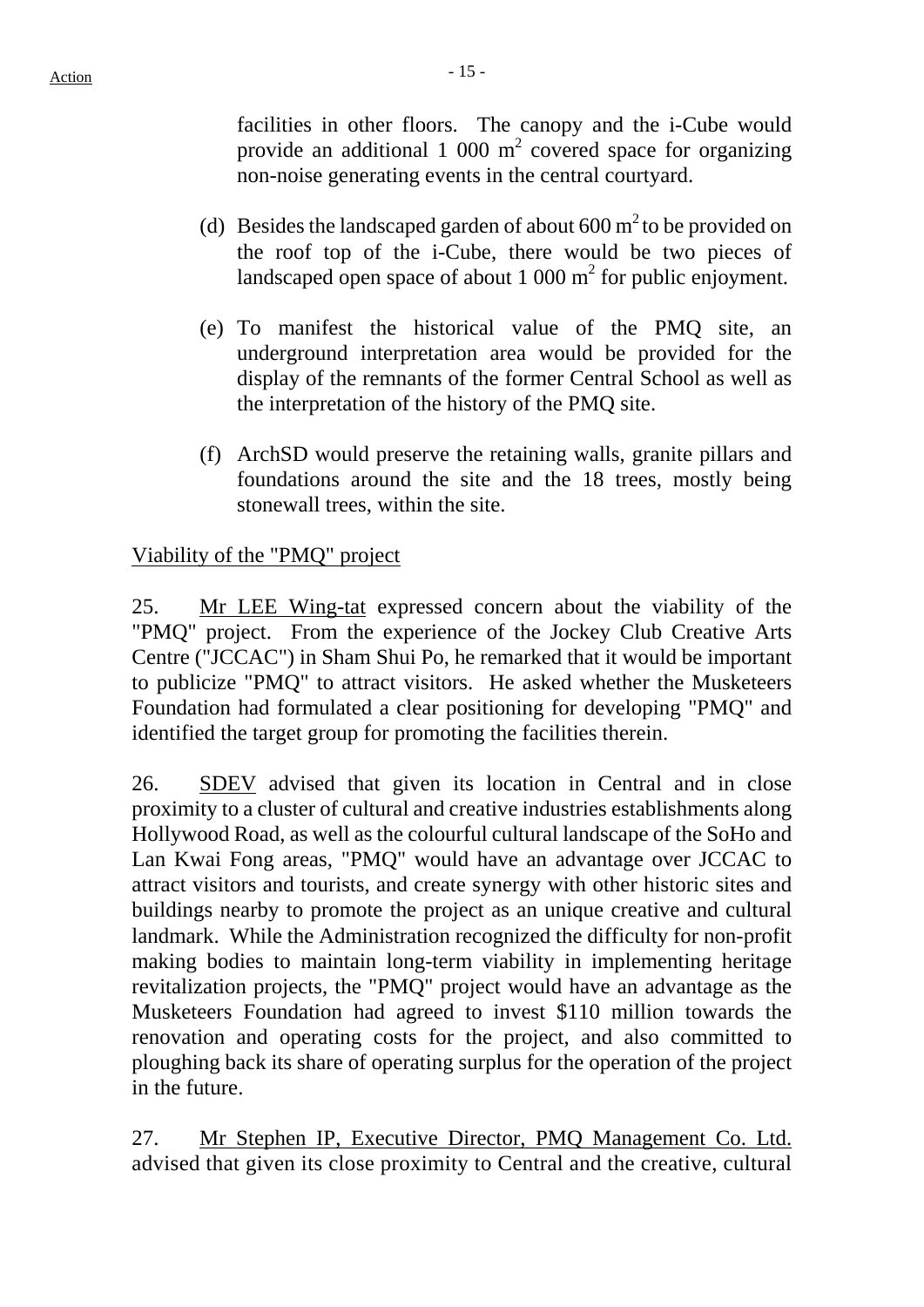and heritage atmosphere of the surrounding areas, "PMQ" was an ideal site to be transformed into a creative industry icon. The Musketeers Foundation would invest substantially to promote "PMQ" so as to attract more visitors and tourists. It would work closely with the Hong Kong Polytechnic University, the Hong Kong Design Centre and the Hong Kong Design Institute of the Vocational Training Council in organizing various programmes/activities in "PMQ" throughout the year. As an incentive to encourage non-profit making organizations to hold design/cultural related programmes/events at "PMQ", a nominal fee covering basic expenses would be charged for using the venue. To foster interaction between the creative community and visitors, designers operating at "PMQ" would be encouraged to adopt an open door policy. They would also be encouraged to display and sell their creative products in their studios. As for food and beverage facilities, establishments with special features and cuisines would be introduced to attract visitors.

28. Miss Tanya CHAN expressed concern that since incentives, such as offering concessionary rents to start-up designers and create-preneurs, would be introduced to attract users to the facilities in "PMQ", the project would have to rely heavily on income from food and beverage establishments as a source of revenue. She was worried that in order to maintain viability, there would be an over provision of catering facilities, making "PMQ" a "commercial" venue, and the price of food and beverages would be set at levels unaffordable by local residents and visitors. Mr LEE Wing-tat expressed similar concern and remarked that patronage of the restaurants/cafés in JCCAC was low and their viability was doubtful.

29. Mr Lawrence FUNG, Chairman, Musketeers Foundation admitted that it would be a challenge for the Musketeers Foundation to implement the "PMQ" project. The plan was to rent the majority studio units in "PMQ" to local start-up designers and create-preneurs. Established and more famous designers would also be welcome to join in but they would be required to pay higher rents as the level of discount offered would be less than those young and upcoming designers. He reiterated that the Musketeers Foundation would attach much importance to attracting visitors to "PMQ", making it a desirable venue for promotion of creative industries, and an attractive place for shopping, entertainment, historical appreciation, learning and experience of culture, as well as a platform for exchange of creative ideas. He also believed that the price level of some of the food and beverages sold at "PMQ" would be at an affordable level for the young designers. With the support from the three co-applicants and other supporting agencies, the Musketeers Foundation was confident that it would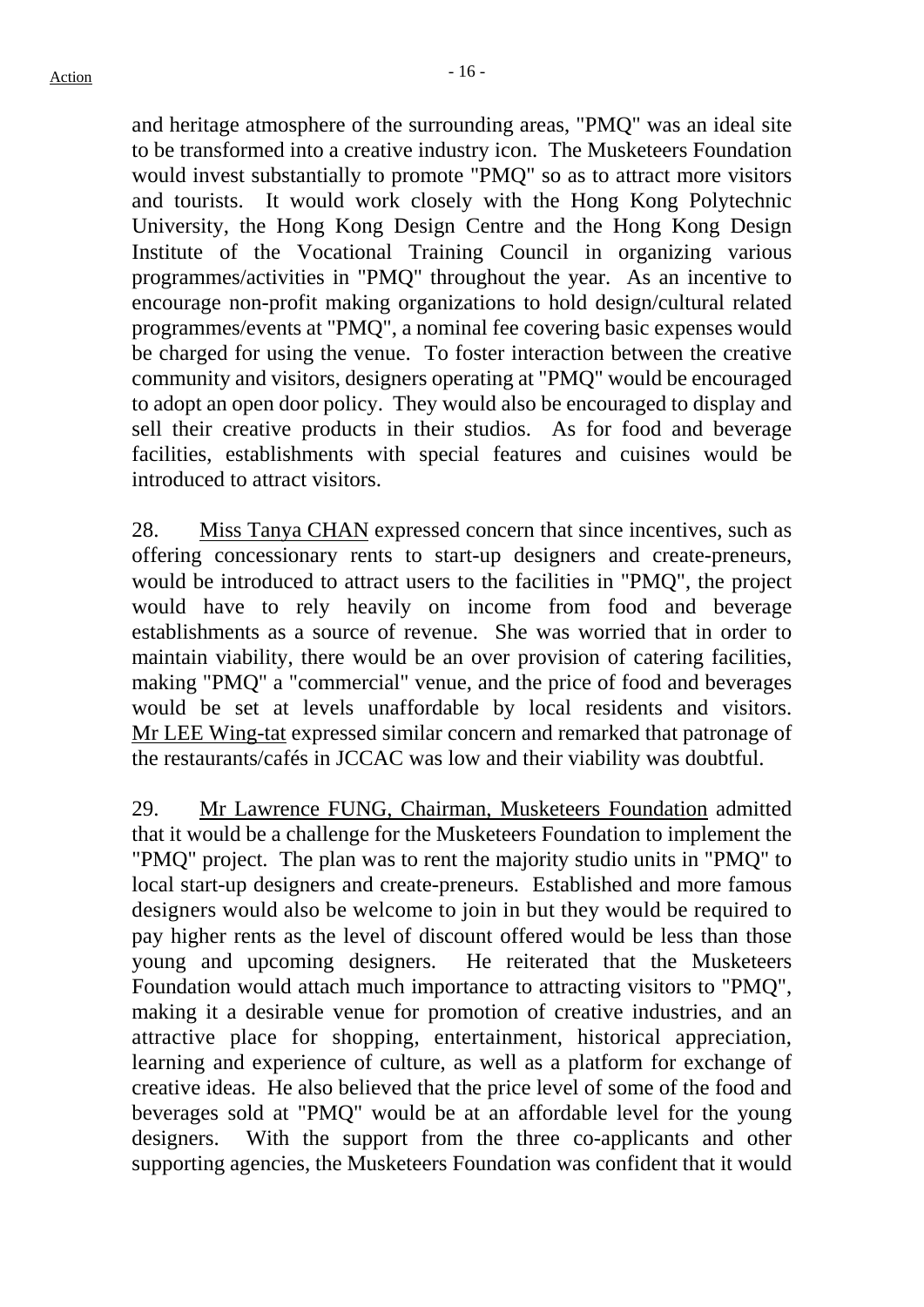be able to promote "PMQ" as a creative industry icon, as well as maintain its viability. Mr Stephen IP added that the Musketeers Foundation would openly invite interested parties to submit applications for operating the various facilities in "PMQ". An independent committee would be set up to assess the applications in a fair and open manner with a view to selecting the most suitable applicants.

## Support for start-up designers

30. Mr IP Kwok-him commended the Administration's efforts in promoting creative industries through the "PMQ" project. Citing the success of the 798 Art Zone in Beijing, he stressed the importance for "PMQ" to operate in a diverse way serving the needs of different creative industries, and to promote creative industries through displaying and retailing the creative products. Mr Stephen IP concurred with the views and confirmed that one of the objectives of "PMQ" would be to promote creative industries through supporting local young designers and create-preneurs in setting up their business.

31. Mr IP Kwok-him enquired about the Musketeers Foundation's plan in selecting tenants for the studios in "PMQ" and its policy of providing concessionary rents for start-up designers to help them develop their business.

32. Mr Lawrence FUNG advised that one of the major objectives of the "PMQ" project was to assist local young and upcoming designers, who usually had limited financial resources and assistance, to establish their business in Hong Kong. To this end, relevant support measures, including arrangement of training on business management, marketing strategies, as well as legal advice relating to intellectual property right protection would be made available as far as possible. "Mentor schemes" involving leading local designers and create-preneurs to render advice and guidance to these young and upcoming designers would also be encouraged to be introduced. Designers, who were able to secure rental studio units in "PMQ" and were able to operate independently on their own after a certain period would be encouraged to leave to make way for other local start-up designers. Mr Stephen IP added that rental income from commercial units in PMQ (including food and beverage facilities) would mostly be used to make up for the low rental income from young designers as a result of rental discount offered to them. The Hong Kong Polytechnic University and the Hong Kong Design Centre as well as Hong Kong Design Institute of the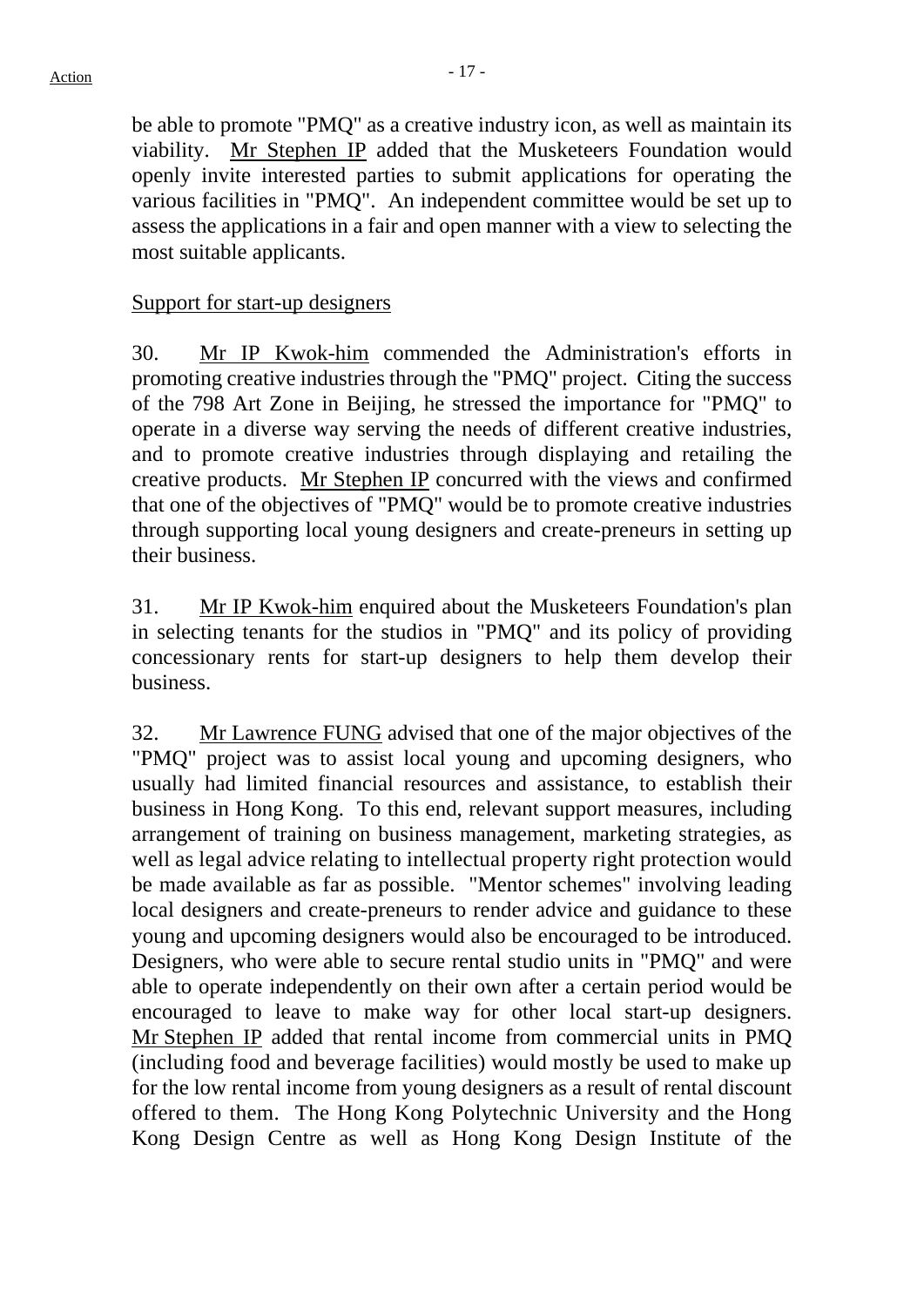Vocational Training Council would also give advice or services to help young designers to establish their business.

#### Designs of "PMQ"

33. Miss Tanya CHAN asked whether the i-Cube together with the transparent canopy on top would affect air flow in the open space of "PMQ". Chief Architect/2 advised that there would be adequate headroom between the "i-Cube" which would link the fourth floors of the two quarter blocks and the canopy which would be built on the sixth floor. The two structures would not block the airway. Besides, the studios, to be converted from the original units of the two quarter blocks would be designed to allow sufficient ventilation.

34. Responding to Miss Tanya CHAN's concern about "PMQ" bringing adverse impact on the local traffic condition, Chief Architect/2 advised that the Administration had conducted a Traffic Impact Assessment for the project and the relevant report had been accepted by the Transport Department.

35. Ms Cyd HO considered that the mere display and retail of creative products by designers and artists in "PMQ" were not sufficient to promote creative industries to the general public. It would be important to involve visitors in an interactive process during the creation and manufacturing stages of the products. As the former PMQ was designed for residential purpose, she enquired whether the design of "PMQ" could cater for housing heavy industrial equipments and tools used by designers and artists to produce their products on site. She urged the Musketeers Foundation to take heed of the designers' needs and provided workshops at the project to allow production of products to take place at "PMQ".

36. In response, Mr Stephen IP, and Mrs LO LEE Oi-lin, Principal Corporate Advisor (Development)/Vocational Training Council advised that "PMQ" was primarily a place for designers and create-preneurs to show-case the process in planning and designing their products. While major or complicated production processes involving the use of heavy equipments and tools would not take place in "PMQ" due to concern about possible adverse impact on the environment casing nuisance to the local community, simple hand craft processes might be allowed in "PMQ". To assist designers to manufacture their creative products, the creative resources centre would help network with production of the designed products in factories or other places.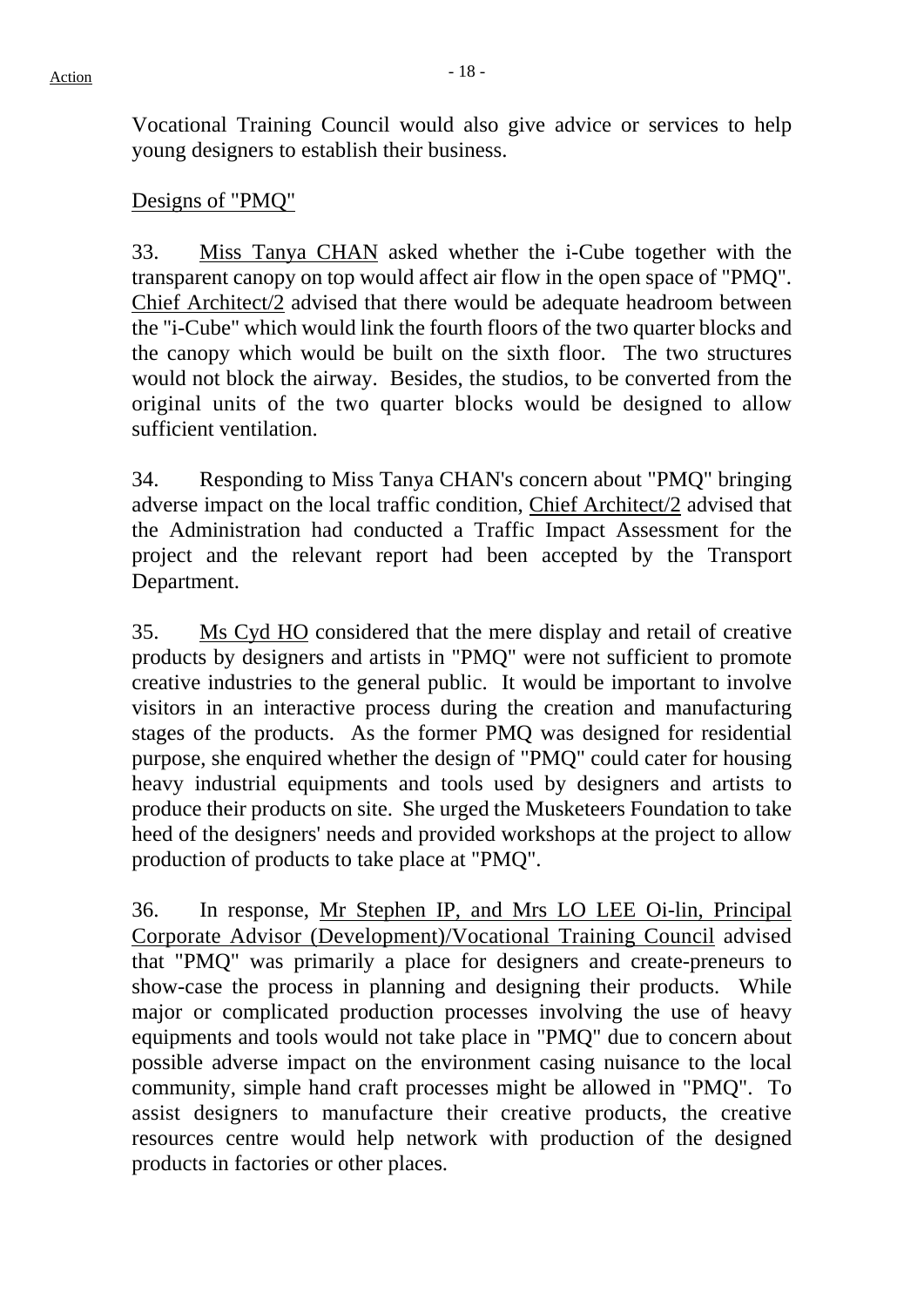Work to conserve heritage and trees at the site

37. Members enquired about the protection for the remnants of the former Central School which lay under the "PMQ" site. With a history of over 90 years, Mr IP Kwok-him noted that the underground toilet at the side of PMQ had been accorded a Grade 2 built heritage. He enquired whether the "PMQ" project would affect the built heritage and opined that the toilet should be preserved intact if possible.

38. Chief Architect/2 advised that ArchSD had been maintaining close communication with the Antiquities and Monuments Office ("AMO") on preserving the monuments in the "PMQ" project. He said that ArchSD might carry out further excavation works beyond the depth of those works carried out by AMO in 2007. ArchSD would seek AMO's advice on the excavation plan, exercise great care in implementing the works, and draw AMO's attention immediately to any archaeological findings during the process. As regards the underground toilet at the junction of Aberdeen Street and Staunton Street, Chief Architect/2 pointed out that it had been out of service for some years. In anticipation of increased pedestrian flow following the opening of "PMQ", the Transport Department had suggested demolishing a wall adjoining "PMQ" to widen the pavement of Aberdeen Street to achieve better traffic management and pedestrian safety. ArchSD had sought clearance for the concerned works with the Antiquities Advisory Board in March 2011. Due care would be exercised to restore the toilet after completion of the pavement improvement works at the site.

39. Miss Tanya CHAN asked about the measures to be taken by ArchSD to protect the stonewall trees at the site. In response, Chief Architect/2 advised that the ArchSD had consulted tree experts on the conservation of all stonewall trees found at the site. Extra care would be taken to ensure no damage would be done to these trees during implementation of the conservation and revitalization works. For instance, apart from engaging tree experts to provide advice on proper management of the stonewall trees throughout the excavation works, workers would be required to pay special attention to avoid affecting the roots of these trees in the course of conducting the works.

# Submission of the "PMQ" project to the Public Works Subcommittee and FC

40. Mr KAM Nai-wai said that members of the Central & Western District Council ("C&W DC") belonging to the Democratic Party had raised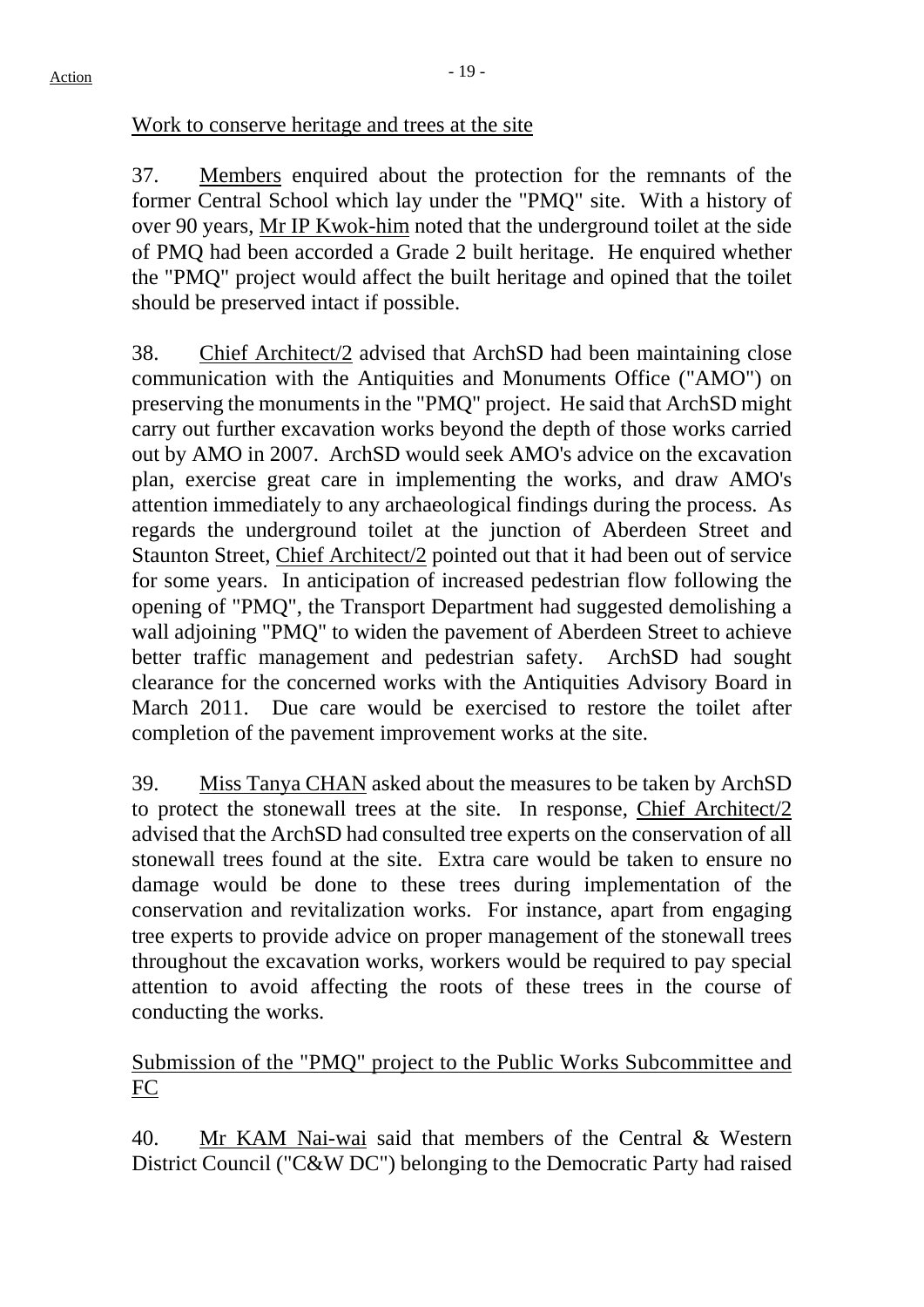strong objection to the "PMQ" project. He was disappointed that the Administration's paper had made no mention of such objection, and condemned the Administration for hiding the information from LegCo. He also reiterated the relevant concerns about the project for failing to reflect the unique features of the vicinity areas and connect with the nearby SoHo and the Lan Kwai Fong areas, as well as to meet the local community's demand for provision of more facilities for use by local residents and organizations, including places for owners corporations to organize activities. Further, he expressed concern about traffic congestion in the area after opening of "PMQ" and hazards to public safety arising from the increased pedestrian flow.

41. SDEV advised that the "PMQ" project represented the fruitful results of hard work and concerted efforts of the Administration and the C&W DC over the years to preserve and transform the former PMQ. She was grateful for DC's support towards the project, although she noted that different views had been expressed by some members. She further disagreed with the comments that the Administration had any intention to hide the different views from LegCo. She advised that the Administration had taken on board C&W DC's view about provision of more local open space in the project, and said that the landscaped open space to be provided in the project had exceeded C&W DC's request. As regards Mr KAM's view about reserving certain facilities in "PMQ" for use by the local community, while this might not be feasible given the current positioning of "PMQ" as a creative industries landmark, SDEV remarked that community facilities, such as a community hall, would be available in the nearby Peel Street/Graham Street redevelopment project taken forward by the Urban Renewal Authority ("URA"), i.e. H18, to be completed a few years later.

42. Mr KAM Nai-wai was unconvinced by the Administration's explanation. He had doubt over the project creating synergy to the heritage, cultural and tourist attractions in the nearby areas. He reiterated that he had reservation over the proposal. Other Members, in general, supported the Administration to submit the proposal to PWSC and FC.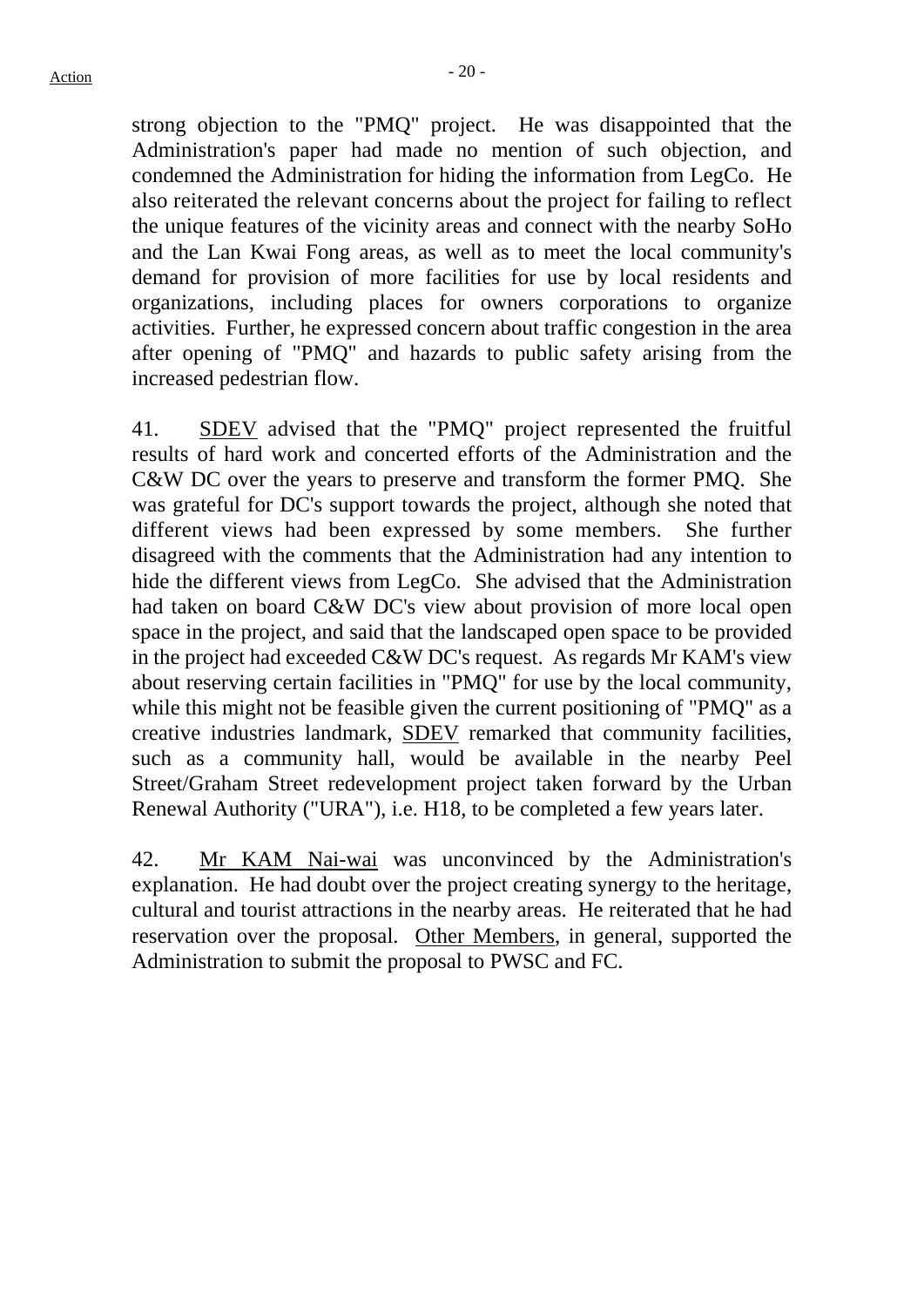# **VI 160CD -- Happy Valley Underground Stormwater Storage Scheme**

 $(LC$  Paper No.  $CB(1)1798/10-11(01)$  -- Administration's paper on

the funding proposal for "160CD -- Happy Valley Underground Stormwater Storage Scheme")

43. SDEV advised that the Happy Valley Underground Stormwater Storage Scheme ("HVUSSS"), which included the construction of an underground stormwater storage tank, a pump house and associated drainage works at the Happy Valley Recreation Ground for relieving the flooding problem in Happy Valley and adjacent areas, was part of continuous efforts to make Hong Kong a quality and safe city. As the Tai Hang Tung Storage Scheme and the Sheung Wan Stormwater Pumping Station had successfully alleviated the flooding problems in Mong Kok and Sheung Wan respectively, the Administration would apply a similar flood storage approach in Happy Valley.

44. Assistant Director (Projects & Development)/Drainage Services Department ("AD(Projects & Development)/DSD") added that the heavily trafficked and densely populated areas of Happy Valley and the vicinity, including Sing Woo Road, Wong Nai Chung Road and Morrison Hill Road, had been suffering from severe flooding during major rainstorms. There were limitations to carry out extensive on-line upsizing of the existing drains to relief the flooding problem as this would involve extensive road opening works which not only caused serious disruption to the public but was also practically impossible in some locations due to congested underground utilities. Underground stormwater storage scheme would be the most feasible approach to containing the flooding problem in the area. The Happy Valley Recreation Ground, being the lowest spot in the area, provided the ideal location for implementing the stormwater storage scheme from both land use and hydraulic point of view. It was expected that the storage tank, with a capacity of 60 000 cubic metres equivalent to the size of 24 standard swimming pools, would enable the main drainage systems in Happy Valley and the adjacent areas to withstand a design rainstorm with an intensity of a 50-year return period.

45. AD(Projects & Development)/DSD further advised that the construction of HVUSSS would be implemented in two phases. Under Phase 1, which was scheduled for commencement in late 2011, about half of the underground stormwater storage tank, a twin-cell box culvert, twin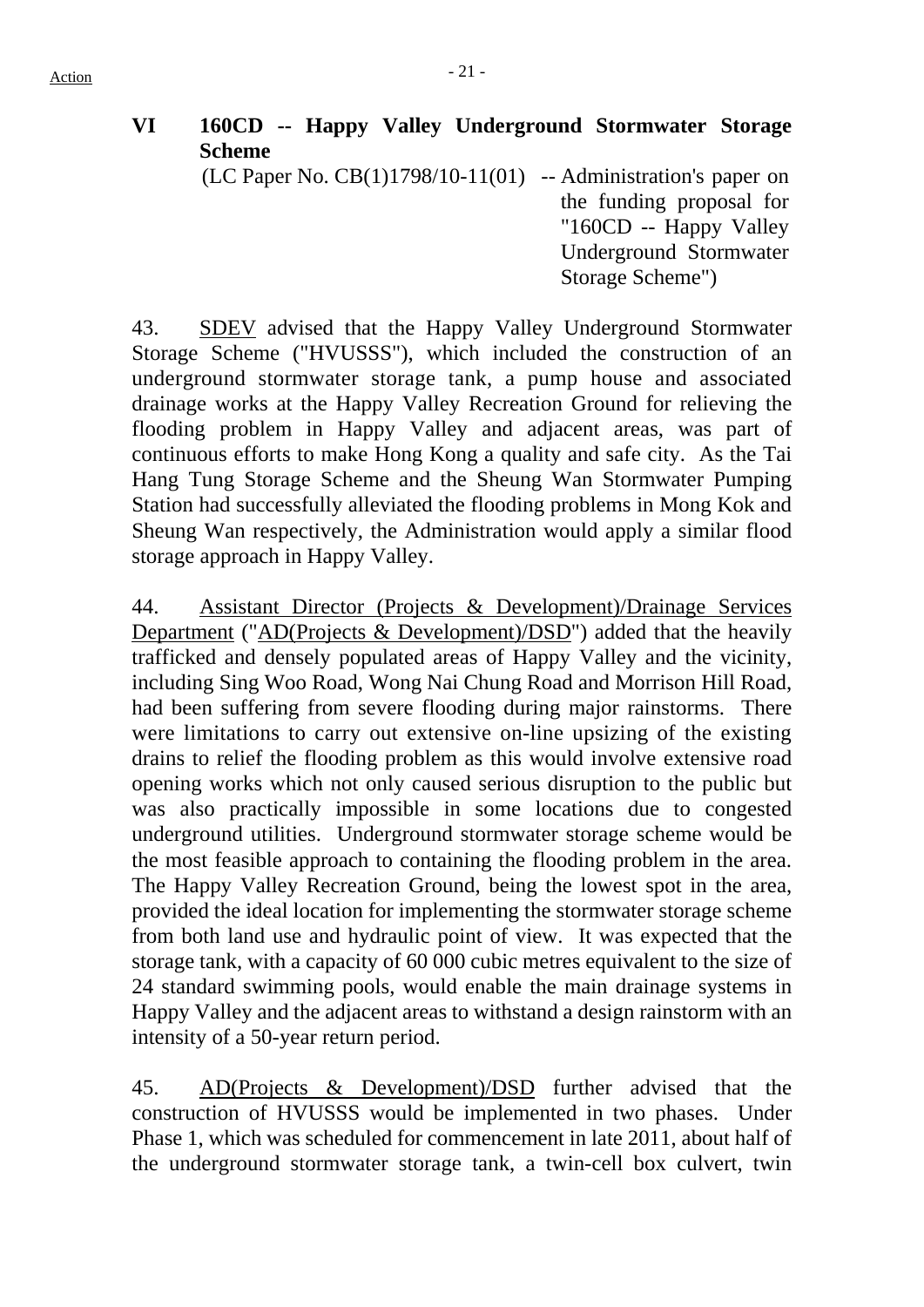drainage pipes, an access manhole and a stilling basin including the part of works to be constructed by the Hong Kong Jockey Club ("HKJC") would be put into operation in early 2015. The remaining works would be implemented under Phase 2 for completion in early 2018. The cost of the proposed works was \$1,065.8 million in money-of-the-day prices, or \$786.3 million in September 2010 prices.

Works under the Happy Valley Underground Stormwater Storage Scheme and coordination of various rain water collection facilities and drainage systems in Wan Chai District

46. Noting that the Hong Kong West Drainage Tunnel ("HKWDT"), which was under construction, would extend from Tai Hang to Cyberport en route Happy Valley, Miss Tanya CHAN enquired why it was necessary to construct the proposed underground stormwater storage tank under HVUSSS. She opined that the Administration should provide more information about the functions of HKWDT and HVUSSS and how they would work to alleviate flooding in Happy Valley areas. While she noted that the underground stormwater storage tank at Tai Hang Tung was larger in size than the one to be constructed under HVUSSS, flooding problems, though less severe, still occurred in Mong Kok during heavy rainstorms. It was doubtful whether HVUSSS would have the capacity to withstand a design rainstorm with an intensity of a 50-year return period as advised by the Administration.

47. Mr KAM Nai-wai pointed out that the Sheung Wan Stormwater Pumping Station, which had been in operation for more than two years, had been effective in alleviating the flooding problem in Sheung Wan. He sought information on the coverage areas of HVUSSS and whether the Scheme would only serve the low-lying areas near the Happy Valley Racecourse.

48. AD(Projects & Development)/DSD explained that a three-pronged approach would be adopted to prevent flooding in Happy Valley and the vicinity areas. Firstly, at the upstream, HKWDT, which was scheduled for operation in 2012, would intercept rainwater from the upstream catchment area of Happy Valley to be discharged to the sea near Cyberport. Secondly, at the mid-stream, at times of heavy rainstorms, part of the stormwater collected would be diverted to the proposed storage tank for temporary storage so as to prevent overloading the existing drainage network, in particular in the flooding blackspots, such as Sing Wo Road, Wong Nai Chung Road, Morrison Hill Road, Lap Tak Lane and the Happy Valley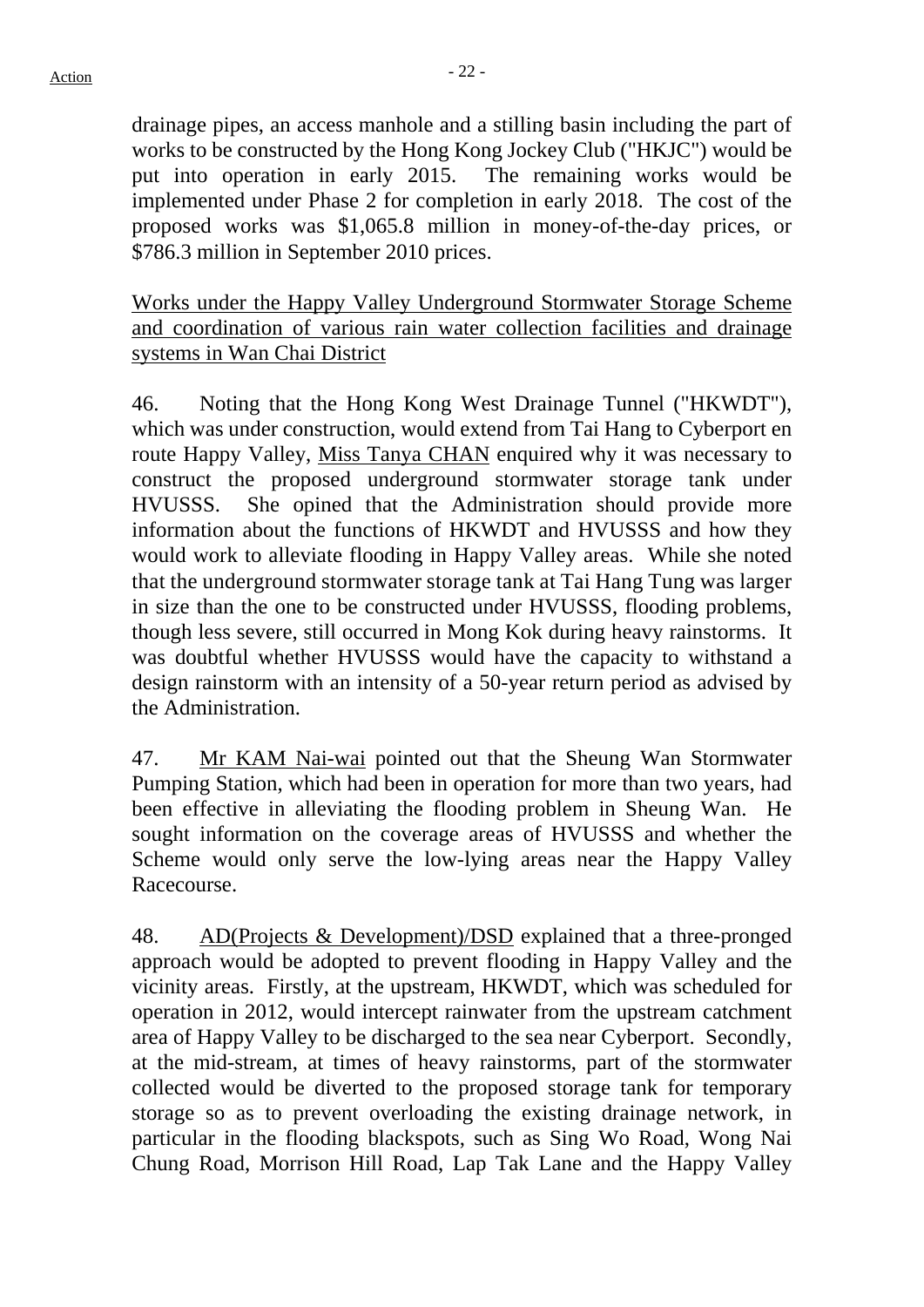Recreation Ground. Such water would be released to the box culvert underneath Canal Road for discharging to the Victoria Harbor after the rainstorms. Lastly, at the down-stream, improvement works would be carried out to improve the existing drainage network in Wan Chai. In brief, HKWDT would serve the catchment upstream of Happy Valley while HVUSSS was an essential part of the three-pronged measure tackling the flooding problem in Happy Valley at the mid-stream.

49. Drawing reference to the flooding incident occurred two years ago at San Francisco Tower, which situated at the southeast of the racecourse, Ms Cyd HO enquired whether drainage improvement works would be carried out to effectively divert the rain water collected at San Francisco Tower and nearby areas to the proposed storage tank. She emphasized the importance to enhance the capacity of the drainage network at flooding blackspots at the upstream of Happy Valley, and requested the Administration to provide information about how the drainage systems at the catchment areas of HVUSSS would work with the proposed storage tank.

50. Chief Engineer (Drainage Projects)/Drainage Services Department ("CE/Drainage Projects") explained that the catchment areas of HVUSSS mainly covered the mid-level and lower part of Happy Valley. At times of heavy rainstorms, the water in these catchment areas would be diverted via the existing drainage network to the proposed storage tank at a lower level for temporary storage. After the heavy rainstorms, the water in the storage tank would be released to the box culvert under Canal Road for discharging to the sea.

51. AD(Projects & Development)/DSD supplemented that, as part of the three-pronged approach to address the flooding problem in Happy Valley and the vicinity areas, the new HKWDT would collect rain water from the upstream of the Mid-levels, which would reduce about one-third of the rain water flow from the catchment of Happy Valley. As such, the existing drainage systems at the mid-stream could well cope with the remaining rain water in the areas.

52. The Chairman enquired whether the new drain near Haw Par Mansion was built for rain water collection at the catchment areas of HVUSSS. AD(Projects & Development)/DSD replied that the drainage collection work was a major interception point for HKWDT. As regards the flood prevention measures for the area near San Francisco Tower, he said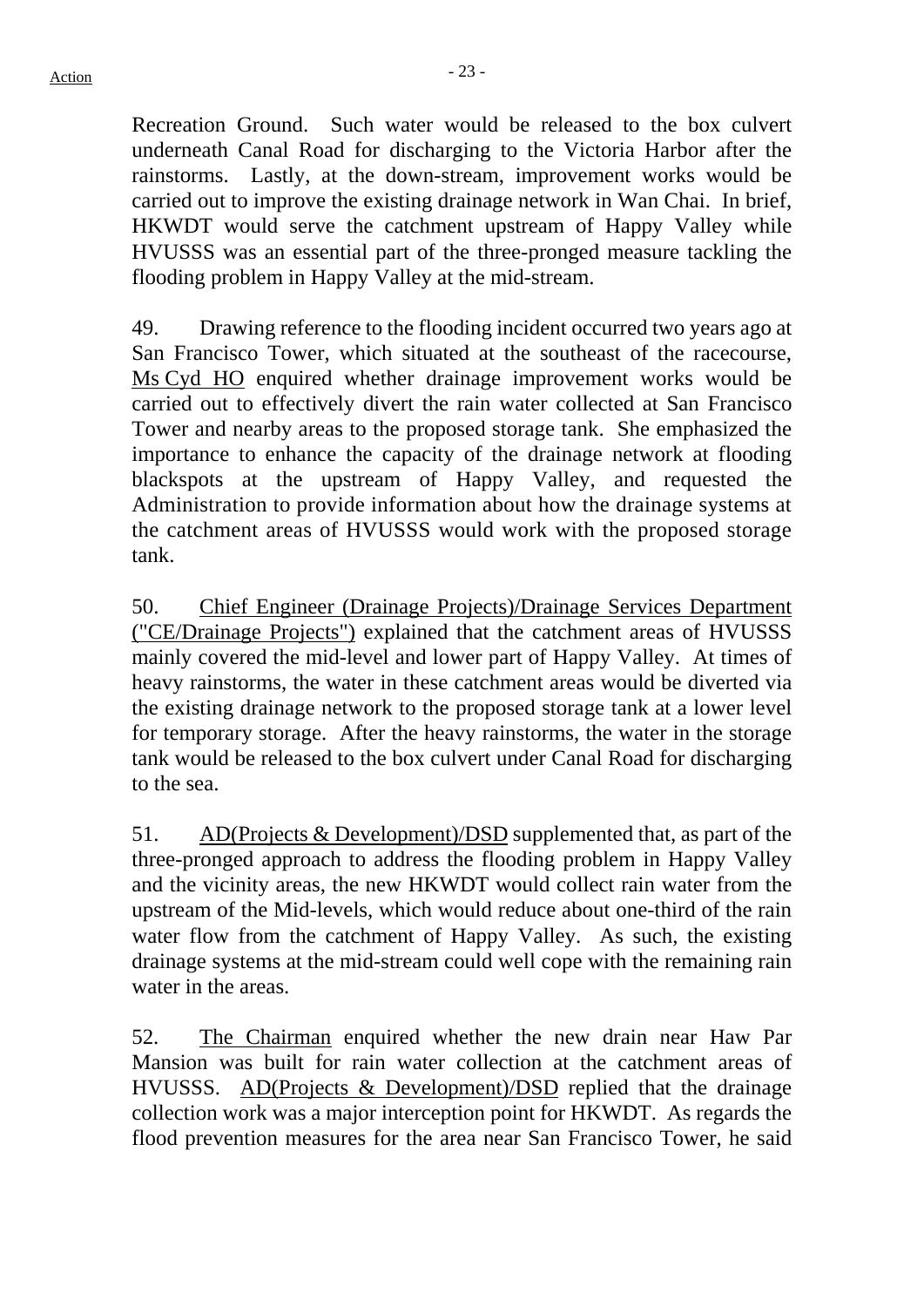that the drainage system at the area had been improved and the Administration would provide more details after the meeting.

(*Post-meeting note:* The Administration provided information about the details of the catchment areas of HVUSSS, the coordination of rain water collection facilities and drainage systems in the catchment areas and drainage improvement works at San Francisco Tower and nearby areas in a supplementary information paper (LC Paper No. CB(1)2220/10-11(01), which was circulated to members on 18 May 2011.)

53. Miss Tanya CHAN was concerned about the impact of the new pump house to be constructed at the Happy Valley Recreation Ground to the nearby environment. As the illustrations about the pump house in the drawing tabled at the meeting (LC Paper No. CB(1)2007/10-11(02)) had not shown the dimensions of the pump house, she requested that supplementary information be provided after the meeting.

54. CE/Drainage Projects assured members that the height of the pump house would not exceed the existing building structures at the Happy Valley Recreation Ground, such as the changing rooms currently provided by the Leisure and Cultural Services Department. He added that HKJC had been consulted on the construction of the pump house and had made no objection.

> (*Post-meeting note:* The Administration provided the dimensions of the pump house in a supplementary information paper (LC Paper No. CB(1)2220/10-11(01)).

55. Mr IP Kwok-him pointed out that coordination between HKJC and DSD on the construction works for HVUSSS would be important in minimizing disruption to activities on the race track and in other HKJC facilities. He enquired how DSD would work with HKJC on the project.

56. AD(Projects & Development)/DSD advised that DSD had been maintaining close coordination with HKJC which had offered to construct part of the works at their own cost as a token of support to the project and to assure that the programme and construction of the drains across and near the race track would fully meet HKJC's requirements and would not clash with racing activities. HKJC would be responsible for the construction and funding of three sections of the twin-cell box culvert and associated drainage pipes that would be laid underground across the race track. The locations of the relevant sections of the box culvert were shown on a map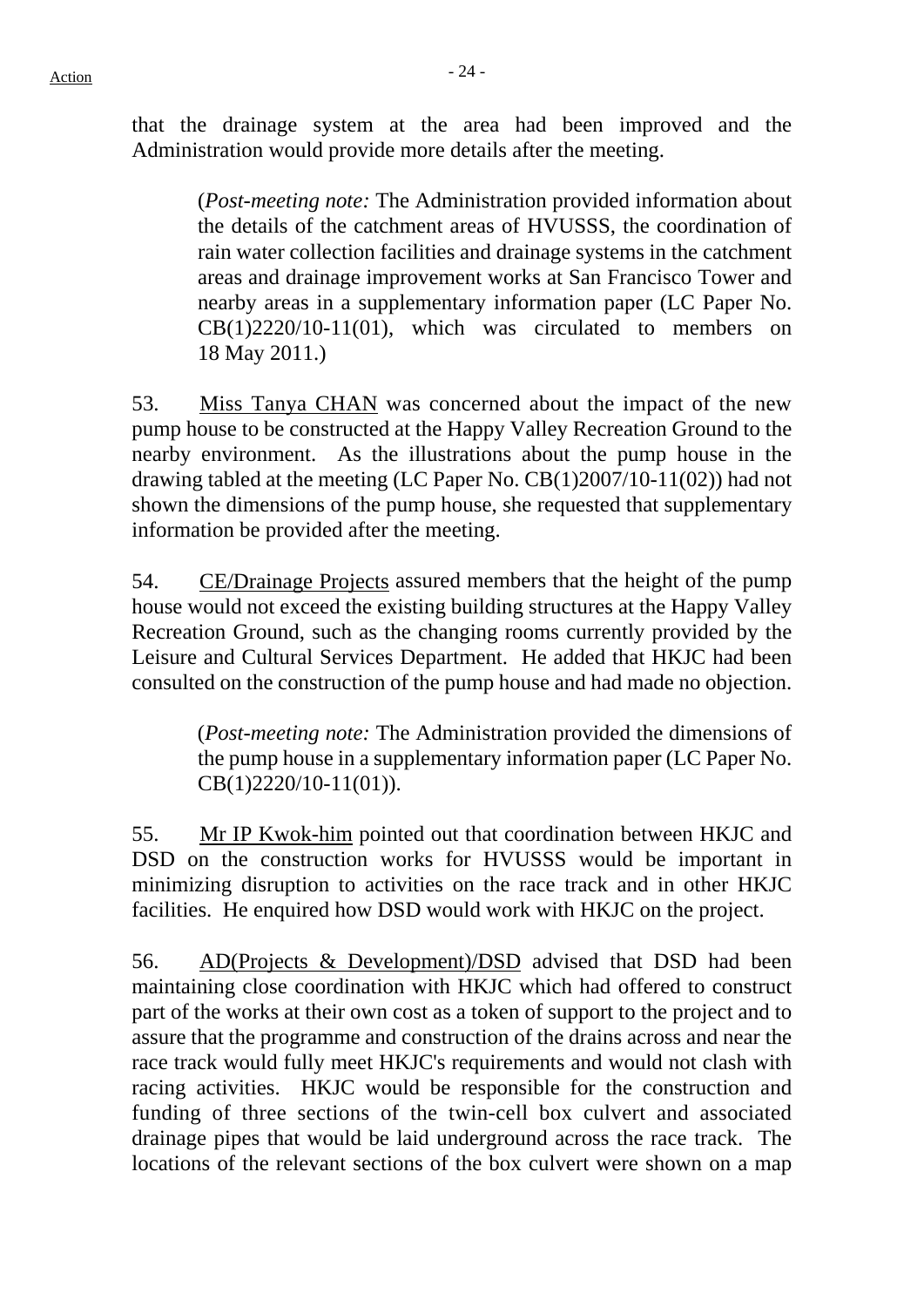attached to the Administration's paper. The construction would be scheduled in such a way that the impact on horse racing activities would be kept to the minimum.

57. Mr KAM Nai-wai pointed out that the stormwater storage tank at Sheung Wan was located near the waterfront so that the rain water collected could be discharged quickly into the Victoria Harbour. However, the rain water collected by the proposed stormwater storage tank at Happy Valley would have to be pumped into an existing box culvert underneath Canal Road before the water was discharged into the Victoria Harbour. He was concerned whether the box culvert would have adequate capacity to accommodate the water from the storage tank in Happy Valley, otherwise flooding might occur at Canal Road.

58. CE/Drainage Projects advised that the stormwater storage tank in Sheung Wan with a capacity of 9 000 cubic metres, was much smaller than the one proposed in Happy Valley, which would have a capacity of 60 000 cubic metres. The stormwater storage tanks in Sheung Wan and Happy Valley would serve different functions. The one in Sheung Wan was used for storing stormwater and preventing seawater overflowing into the low-lying land during high tides, while the one in Happy Valley would be for temporary storage of stormwater for later discharge into the Victoria Harbour. Under HVUSSS, the rain water stored in the storage tank would only be pumped into the sea via the existing box culvert at Canal Road when the rainstorm was over. The box culvert had sufficient capacity to facilitate the water flow from the tank to the sea.

# Impact on activities at the Happy Valley Recreation Ground

59. Miss Tanya CHAN, Mr IP Kwok-him and Mr KAM Nai-wai expressed concern about closure of the Happy Valley Recreation Ground during the construction of works related to HVUSSS. They asked if HKJC and concerned sports organizations had been duly consulted on the closure arrangement and whether alternative venues would be made available for sports activities during the construction period.

60. CE/Drainage Projects advised that the Administration had consulted HKJC, the Hong Kong Football Association and the Hong Kong Ruby Football Union on HVUSSS and the programme of temporary closure of sport pitches in the Happy Valley Recreation Ground due to implementation of the project. Construction works would be carried out in two phases, and no more than three sport pitches would be closed at a time, thus minimizing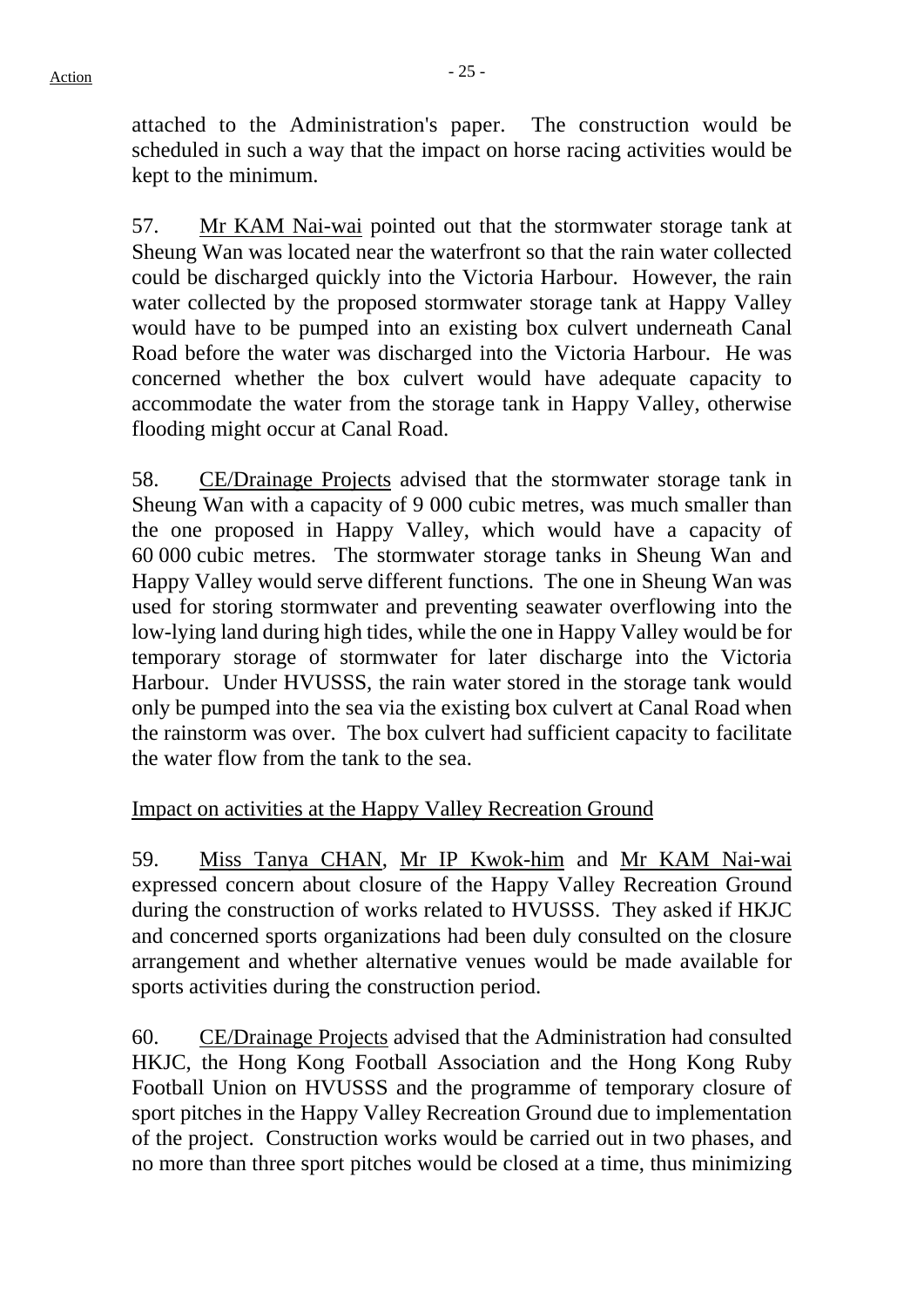the disruption caused to the sports activities at the recreation ground. All of the above organizations supported the project and agreed to the proposed closure programme.

> (*Post-meeting note:* The Administration provided further information about measures to minimize disruption to the sports activities at the Happy Valley Recreation Ground during the construction period in a supplementary information paper (LC Paper No. CB(1)2220/10-11(01)).

#### Impact on traffic conditions in Happy Valley

61. Taking into account the redevelopment works of the Hong Kong Sanatorium and Hospital and some residential redevelopment projects that would commence shortly in the vicinity of the Happy Valley Recreation Ground and the works of HVUSSS, Miss Tanya CHAN expressed grave concern that the traffic congestion problem in Happy Valley would be aggravated. She suggested diverting the traffic to be generated from the HVUSSS project away from the trunk roads and main interchanges in the area.

62. CE/Drainage Projects replied that the Administration had consulted the Wan Chai District Council on the possible traffic impact of the HVUSSS construction works and had conducted two traffic impact assessments in late 2010 and early 2011, before and after the toll increase of the Western Harbour Crossing. The results indicated that there was no substantial change in traffic flow in Happy Valley between the two assessment periods and the traffic remained heavy during peak hours. To minimize possible disruption to traffic in the areas during construction, the disposal of construction waste would only be carried out during the non-peak hours (from 9:30 am to 5:00 pm on weekdays and 8:00 am to 12:00 noon on Saturdays). It was estimated that there would be a maximum 15 number of dump trucks per hour during the peak construction period. He stressed that the Administration would maintain close contact with the Wan Chai District Council on reviewing the traffic conditions during the construction period. Moreover, a Traffic Management Liaison Group would be established to scrutinize and review proposed temporary traffic arrangements, including those to tackle the increased traffic, if any, caused by the redevelopment works of the Hong Kong Sanatorium and Hospital.

63. Miss Tanya CHAN further asked if the traffic impact assessments had taken into account the expected increase in traffic flow arising from the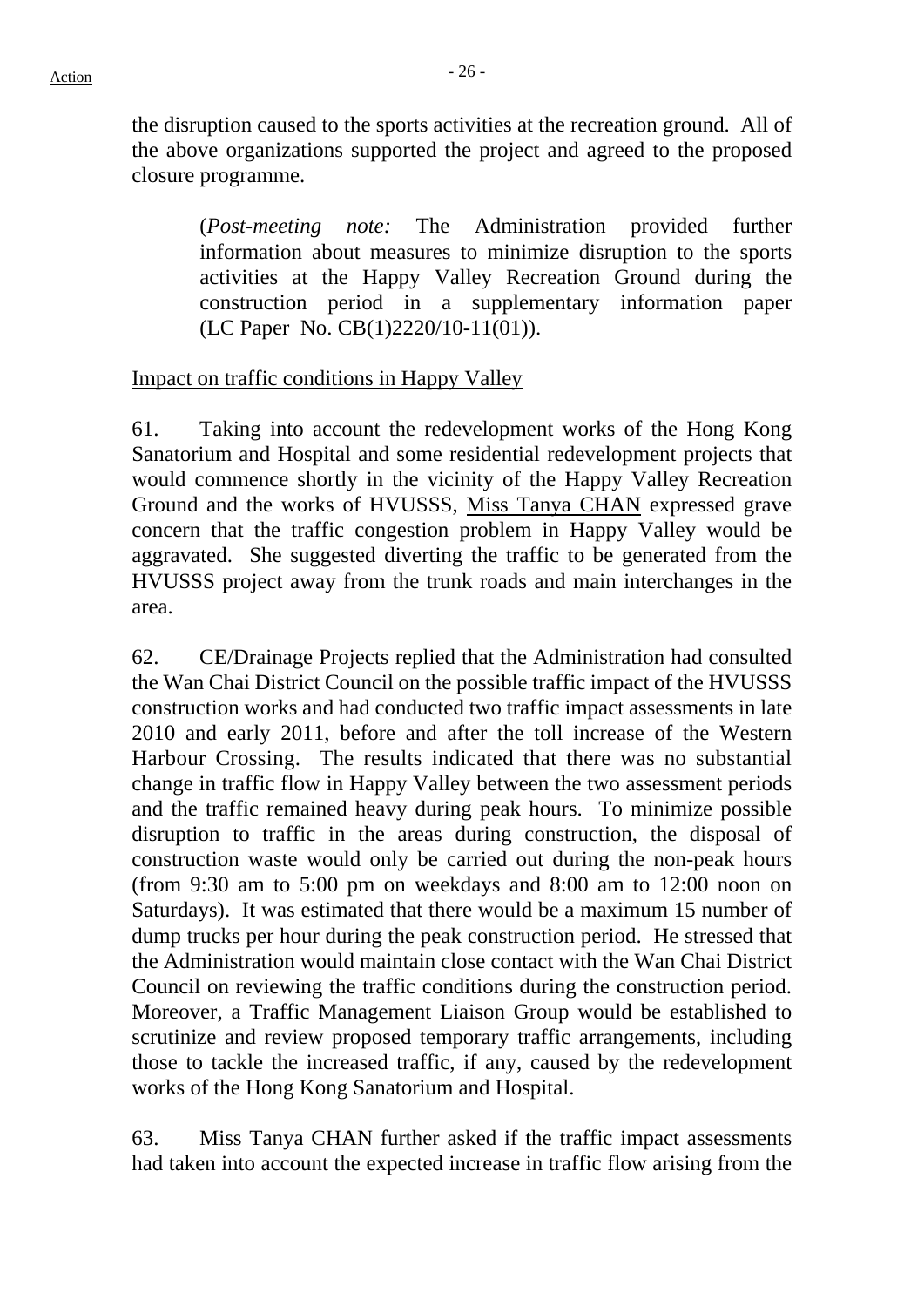latest redevelopment plan of the Hong Kong Sanatorium and Hospital. She requested the Administration to provide supplementary information on the matter after the meeting.

(*Post-meeting note:* The Administration provided further information about the traffic impact assessments for the project in a supplementary information paper (LC Paper No. CB(1)2220/10-11(01)).

#### Other issues

64. Mr James TO highly appreciated the adoption of underground stormwater storage scheme as a solution to the flooding problem in Mong Kok. He strongly recommended that the staff who had contributed the solution be commended. Noting that the Administration was exploring ways to enhance the use of underground space in Hong Kong as a strategy to increase land supply for developments, he opined that the Administration might consider whether underground stormwater storage tanks should be put to alternative uses to optimize the use of underground space which was a valuable land resource.

65. In response,  $AD(Proofs & Development)/DSD$  said that the flood storage approach to solving flooding problems was proposed by the consultant, authorities on hydraulics and DSD. The design of the Tai Hang Tung Storage Scheme, which involved the construction of an underground storage tank and a conveying system underneath the Tai Hang Tung Recreation Ground, was supervised by a professor of the University of Hong Kong who had won an international award with the project. Other than the Tai Hang Tung project, there were other quality works projects of DSD that had been awarded international and local recognition. In considering the best use of underground space, AD(Projects & Development)/DSD said that construction of underground stormwater storage tanks was the best option for tackling flooding problems at low-lying urban areas as the dense population, heavy traffic and congested underground utilities had posed much difficulty in carrying out extensive on-line upsizing of the existing drains for these areas. Recreation grounds were ideal locations for underground stormwater storage tanks because of their large sizes and the absence of building developments and other facilities above the ground. He added that the proposed underground stormwater storage tank in Happy Valley would occupy only 30% of the underground space of the Happy Valley Recreation Ground, and the remaining space could be made use of for other purposes.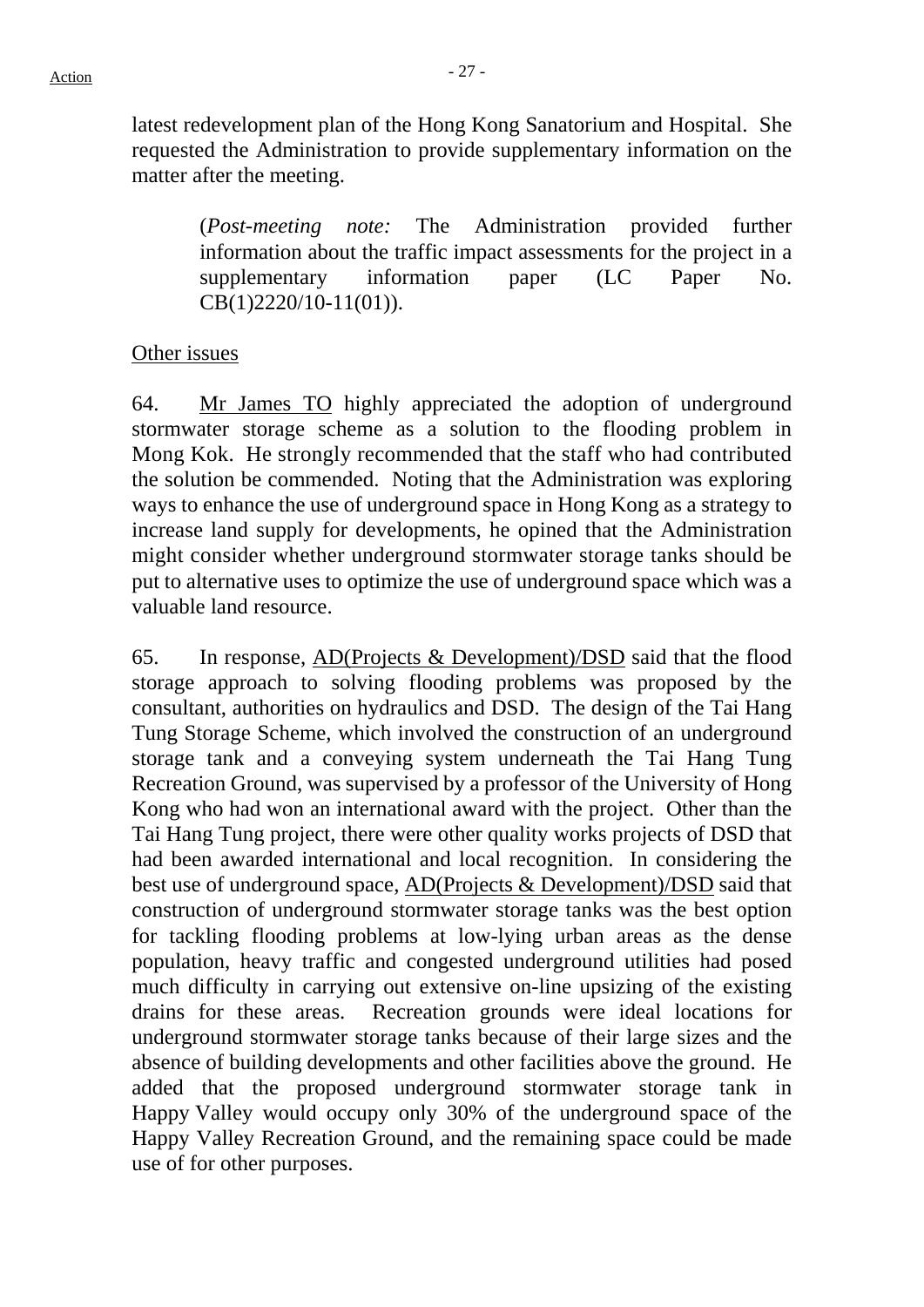66. Referring to the Administration's advice that the completed HVUSSS would have the capacity to withstand a design rainstorm with an intensity of a 50-year return period, Mr LEE Wing-tat pointed out that in fact there had been serious floodings from time to time and suggested the Administration expressing the intended meaning of "a rainstorm with an intensity of a 50-year return period" in a more comprehensible way. He also held the view that although new flood prevention facilities like underground storage tanks could help minimize flooding, it was necessary for the Administration to keep up with other aspects of flood prevention work, such as proper maintenance of drainage pipes and enhancing the efficiency and effectiveness in handling contingency situations.

67. In response, AD(Projects & Development)/DSD advised that the capacity of a drainage system to withstand a rainstorm with an intensity of a 50-year return period referred to the design of the drainage system under international standards that took into account the anticipated intensity of rainfall and probability of occurrence of such rainstorms. A rainstorm of a 50-year return period did not imply that it would occur once in 50 years. An alternative description of such rainfall was a rainstorm with intensity of 130 millimetres per hour, whereas a black rainstorm warning would be issued if the rainfall intensity would reach 70 millimetres per hour. On DSD's contingency measures, he advised that DSD would start the operation of Emergency Control Centre once the Hong Kong Observatory issued a red rainstorm warning signal. Staff of DSD would standby to follow up on flooding reports immediately.

68. The Chairman and Ms Cyd HO expressed concern about the Administration's measures for the disposal of excavated materials and construction waste generated from the project, including the public fill reception facilities and landfills which would receive the waste and ways to minimize possible nuisances to nearby residents in the transportation of waste from the project site. The Administration was requested to provide information about the relevant measures after the meeting.

(*Post-meeting note:* The Administration provided the arrangements for disposal of construction waste in a supplementary information paper (LC Paper No. CB(1)2220/10-11(01)).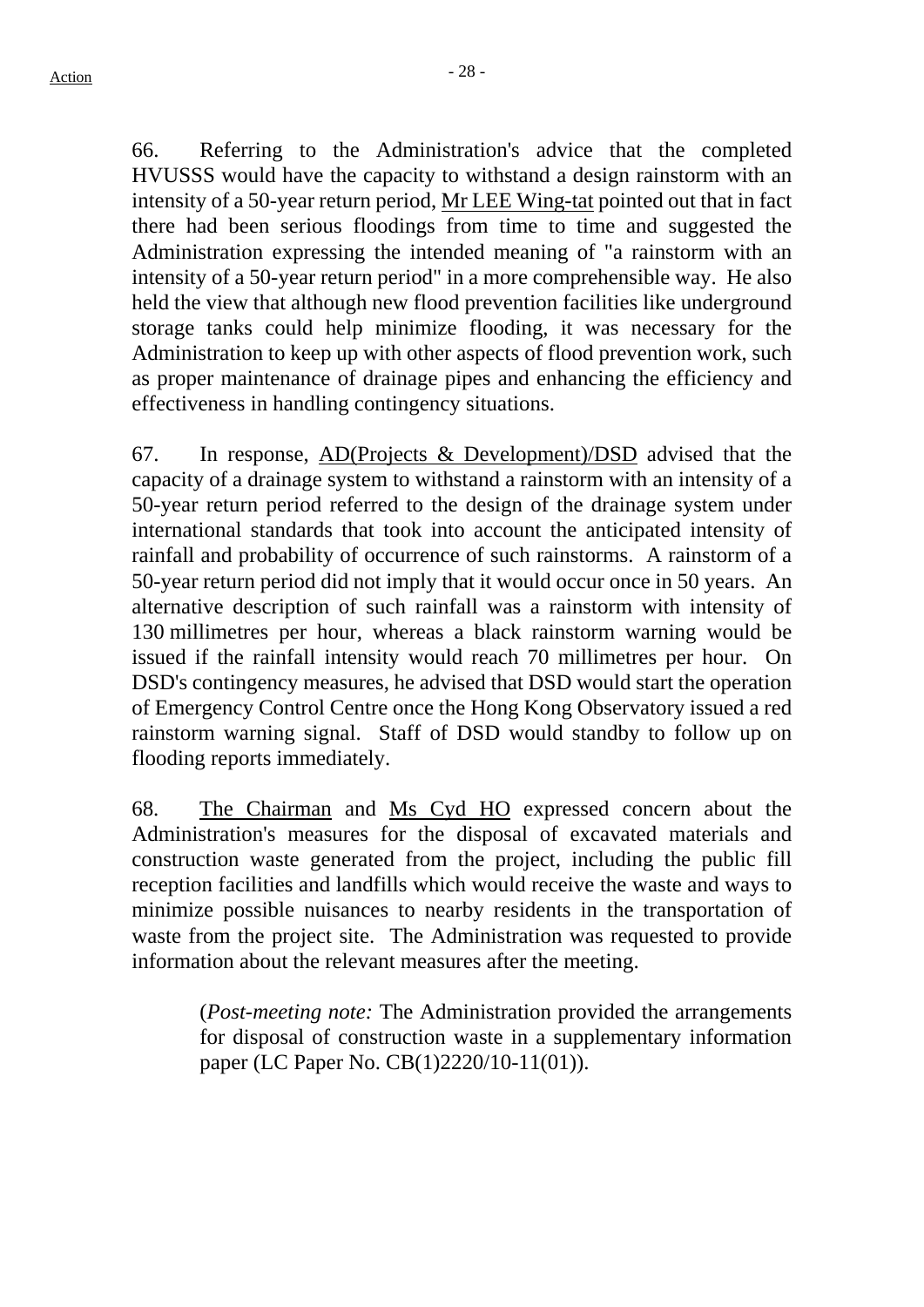Submission of the proposal to PWSC

69. The Chairman concluded the discussion. He asked members if they supported the Administration to seek the funding approval of PWSC for the proposed project. Members supported the project in general but said that the Administration should provide the requested supplementary information before submitting the proposal for consideration by PWSC.

# **VII Progress report on Kai Tak Development**

 $(LC$  Paper No.  $CB(1)1862/10-11(01)$  -- Administration's paper on the funding proposal for "Progress report on Kai Tak Development")

70. SDEV advised that in 2009 and 2010, LegCo had approved a total of \$12.6 billion for implementation of a series of projects under Kai Tak Development ("KTD"). These projects comprised works of the first phase, such as cruise terminal. The Administration's paper was to provide an update on the latest position of KTD and to seek the Panel's support for upgrading three public works projects to Category A at an estimated cost of \$1,165 million, as follows:

- (a) 465CL -- treatment of contaminated sediment at Kai Tak approach channel and Kwun Tong typhoon shelter;
- (b) 469CL -- construction of stage 2 infrastructure in the north apron area of the former Kai Tak Airport; and
- (c) 711CL -- reprovisioning of the existing radar at the south apron area to the top of the new cruise terminal building.

71. She added that the Administration was also carrying out design works relating to preserving Lung Tsun Stone Bridge, and would develop the design concepts for transforming Kai Tak Nullah between Wong Tai Sin and Kai Tak into Kai Tak River.

# Land supply in Kai Tak Development

72. Mr LEE Wing-tat expressed concern about the late delivery of sites for housing developments in KTD. Noting that housing sites in KTD would only be available from 2014 onwards, and given that land supply in urban areas was scarce, he urged the Administration to exercise prudence in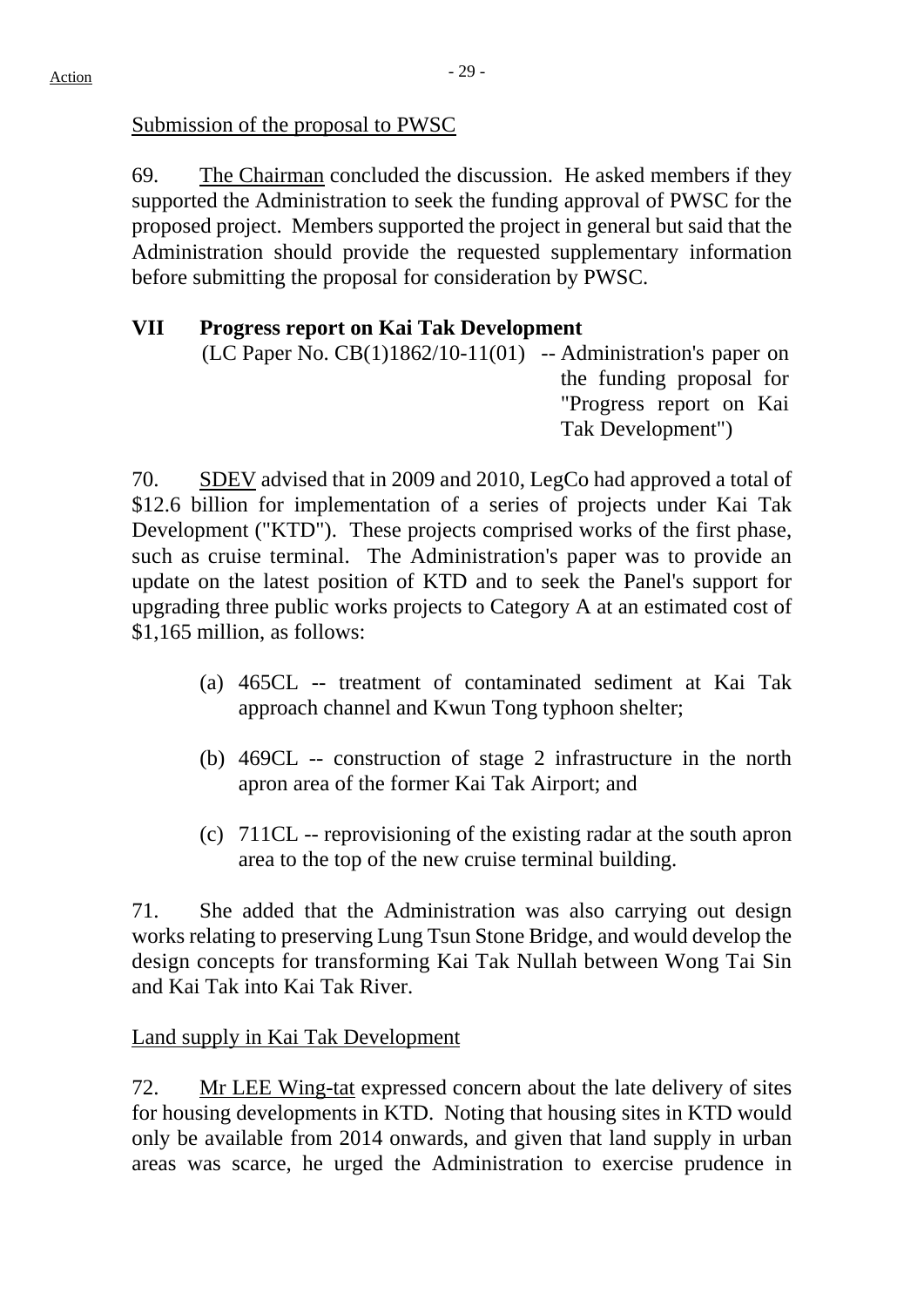providing new sites for private developments in KTD as early as possible. He further enquired about the Administration's time-table on provision of land for residential developments in Hong Kong in the years ahead, and asked whether the Administration had formulated any such plan covering a regular period, say an action plan covering a five-year period.

73. SDEV advised that land in KTD would serve as one of the major source of housing sites for Hong Kong in the medium term. To speed up the supply of land for private residential developments by 2014, the Administration had brought forward the programme of the stage 2 infrastructure serving the residential sites and its vicinity areas (i.e. project 469CL). Besides the construction of a public housing estate in KTD which was underway, the Administration had earmarked a site at the north apron area for URA to build flats for the "flat for flat" scheme under the new Urban Renewal Strategy. As regards land supply for residential development at KTD in the long term, she advised that the Administration was undertaking detailed planning, with regard to factors including preservation of Lung Tsun Stone Bridge and enhancing public access to the Kai Tak harbourfront. She said that with an area of some 320 hectares, KTD would provide some 30 000 housing units for about 90 000 people. On the supply of land for housing development in the longer term, SDEV advised that the Administration was reviewing its plans to work out a more realistic timetable on housing land supply at KTD and would brief the Panel on the subject.

74. In view of scarcity of land in Hong Kong, Mr LEE Wing-tat stressed the importance for the Administration to exercise due care in land development at KTD to enable a steady supply of land for development in urban areas. To avoid large developers monopolizing residential developments, he called on the Administration to provide smaller sites in KTD so that small developers could also participate in the development process.

# Lung Tsun Stone Bridge and Kai Tak River

75. Mr WONG Kwok-kin expressed support for the Administration's plan to transform Kai Tak Nullah stretching from Wong Tai Sin to Kai Tak into Kai Tak River, which would become an attractive green river corridor connecting the old and new urban areas. He suggested that in implementing the project, the Administration should attempt to incorporate more "local economic elements", such as providing open cafés and relevant public facilities along the riversides for public enjoyment. On the preservation of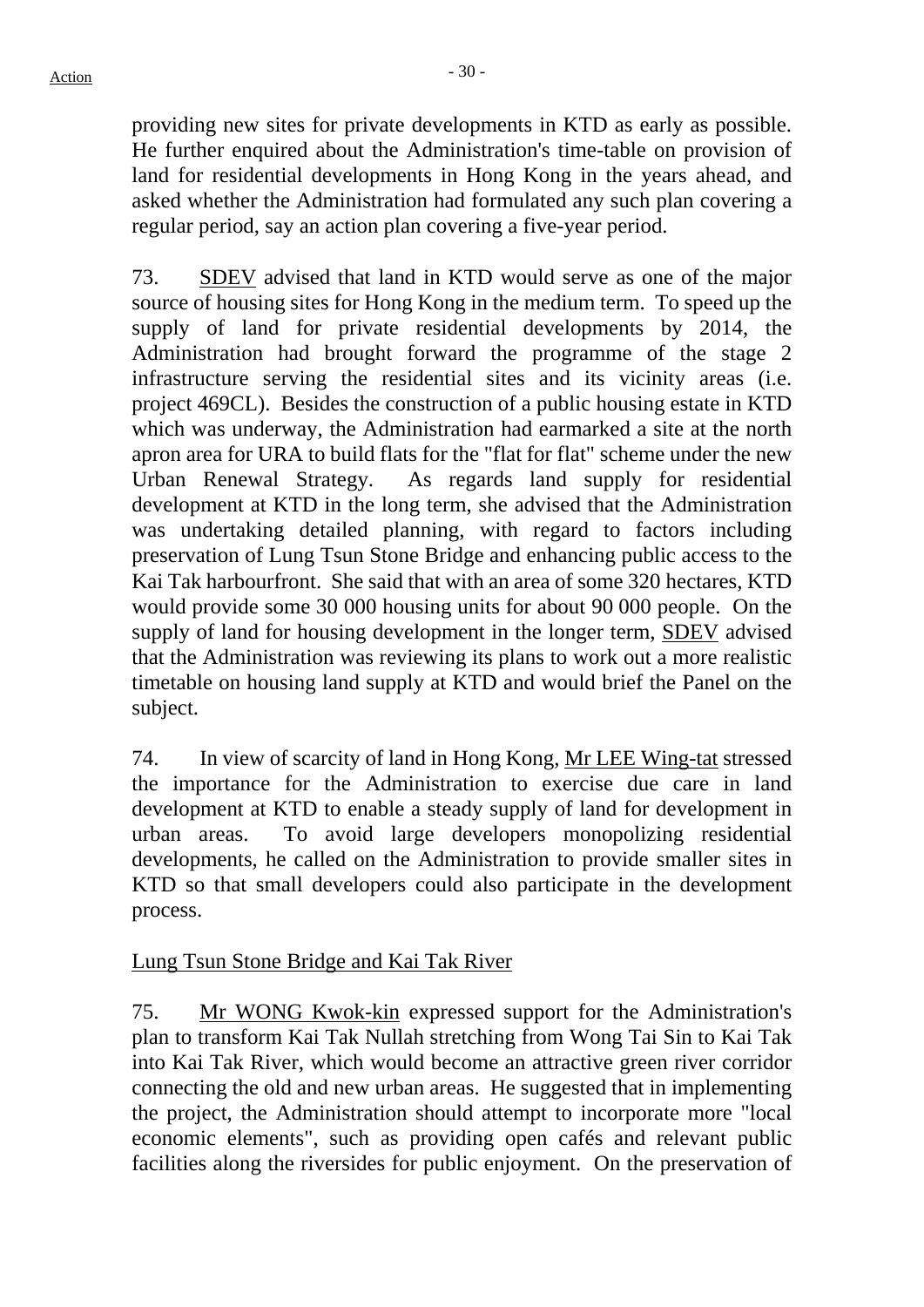Lung Tsun Stone Bridge, he opined that the Administration should consider developing a heritage trail to link up the Bridge and other historic sites and monuments in the vicinity areas, including the Kowloon Walled City Park.

76. Head (Kai Tak Office) thanked Mr WONG for his views. On the initiatives to preserve the heritage in KTD and improve Kai Tak Nullah, he said that the Administration had been gauging public views on proposals to preserve Lung Tsun Stone Bridge and beautify Kai Tak Nullah through extensive public engagement exercise with various activities including exhibitions, seminar and workshops. For Lung Tsun Stone Bridge, the proposal of providing a 25-metre wide preservation corridor and a pedestrian subway across Prince Edward Road East for a more direct connection to the Kowloon Walled City Park was well-received by the local community. As regards the 2.4 km long Kai Tak Nullah, the Administration's plan was to turn it into a special green river with landscaping, pedestrian and recreational facilities along both sides. He added that while greening would be enhanced at the upstream of the river, the downstream with wider course had potential to accommodate a wide variety of leisure and recreational facilities for public use. The Administration was considering viability of different design concepts for Kai Tak River, including provision of a cycle track and venues for street performances along the riversides. The design concepts would be deliberated in stage 2 of the public engagement exercise to be conducted later.

# Provision of a stadium at Kai Tak Development

77. Mr IP Kwok-him enquired about the progress of the Administration's proposal of constructing a stadium at KTD. SDEV advised that the Kai Tak Outline Zoning Plan, which was approved in 2007, had included the provision of a stadium. She said that the project was under the purview of the Home Affairs Bureau ("HAB"), and advised that to dovetail with the development of the Shatin to Central Link by the MTR Corporation Limited, HAB's plan was to bring in the stadium under the last phase of KTD in around 2021.

#### Odour problem at the waterfront of Kai Tak

78. While welcoming the Administration's efforts to clean up contaminated sediment at Kai Tak approach channel and Kwun Tong typhoon shelter, Dr Priscilla LEUNG expressed grave concern about problems associated with the highly polluted seawater and the odour at To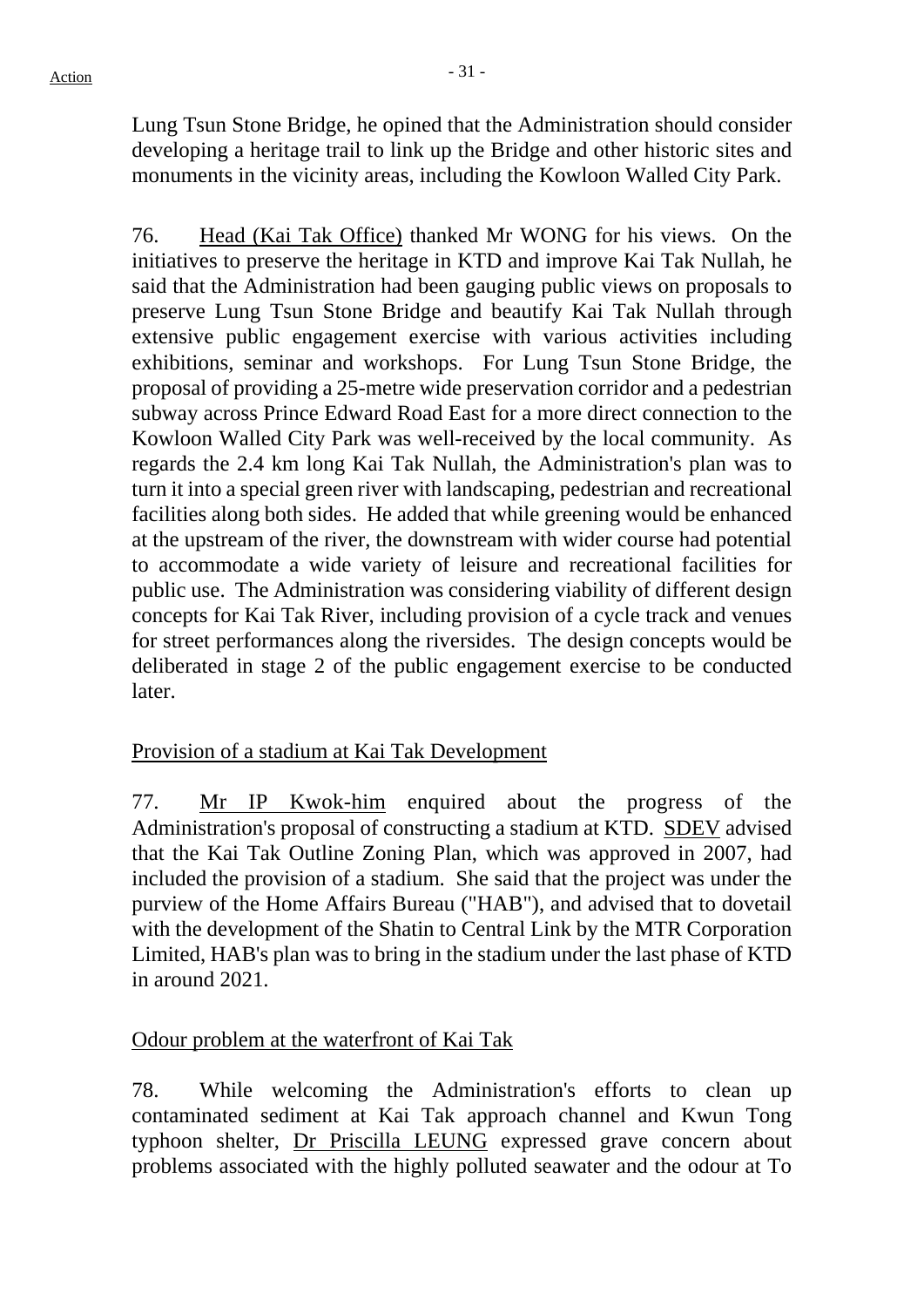Kwa Wan and Hung Hom waterfronts. Referring to a recent study conducted by the Open University of Hong Kong ("OUHK") which had revealed that the level of Escherichia coli in the water sample taken near Hoi Sham Park in To Kwa Wan was 377 times above the acceptable level, she said that the level was unacceptable and stressed the need for the Administration to take immediate measures to tackle the problem as an integral part in pursing KTD.

79. Head (Kai Tak Office) said that the Administration attached great importance to the impact of KTD's works on the quality of neighbouring seawater in the Victoria Harbour, and had set up 19 monitoring stations for taking samples in monitoring the water quality. He said that the Administration was also concerned about the findings of the study undertaken by OUHK as they differed from the survey results obtained by the Administration. He assured members that the Administration would endeavour to look into the odour problem at To Kwa Wan waterfront and identify the possible causes of the problem. He advised that while the Drainage Services Department would follow up with illegal connection of sewers into stormwater drains causing discharge of untreated sewage into the Victoria Harbour, the Environmental Protection Department would take enforcement actions as and when necessary. The responsibility of clearing refuse at sea rested with the Marine Department.

#### Environmental Impact Assessment for public works projects

80. Mr James TO declared that he was a non-executive director of the Board of Directors of URA. In the light of the recent High Court judgment which ruled in favour of the applicant of the judicial review against the Environmental Impact Assessment ("EIA") reports on local works projects to be implemented for the construction of the Hong Kong-Zhuhai-Macau Bridge, Mr TO expressed concern on the impact of the court judgment on other public works projects involving EIA studies and enquired whether the Administration had reviewed EIA studies in KTD projects to see if any follow-up action would be necessary.

81. SDEV advised that she was unable to give a concrete answer to Mr TO's question as the Environment Bureau was considering the court judgment and it would take some time for the Administration to map out the way forward. She said that the Administration had been conducting EIA studies for works projects in a careful and serious manner, and in accordance with the relevant legislation. She further assured members that the Administration would not take the judicial review case lightly and would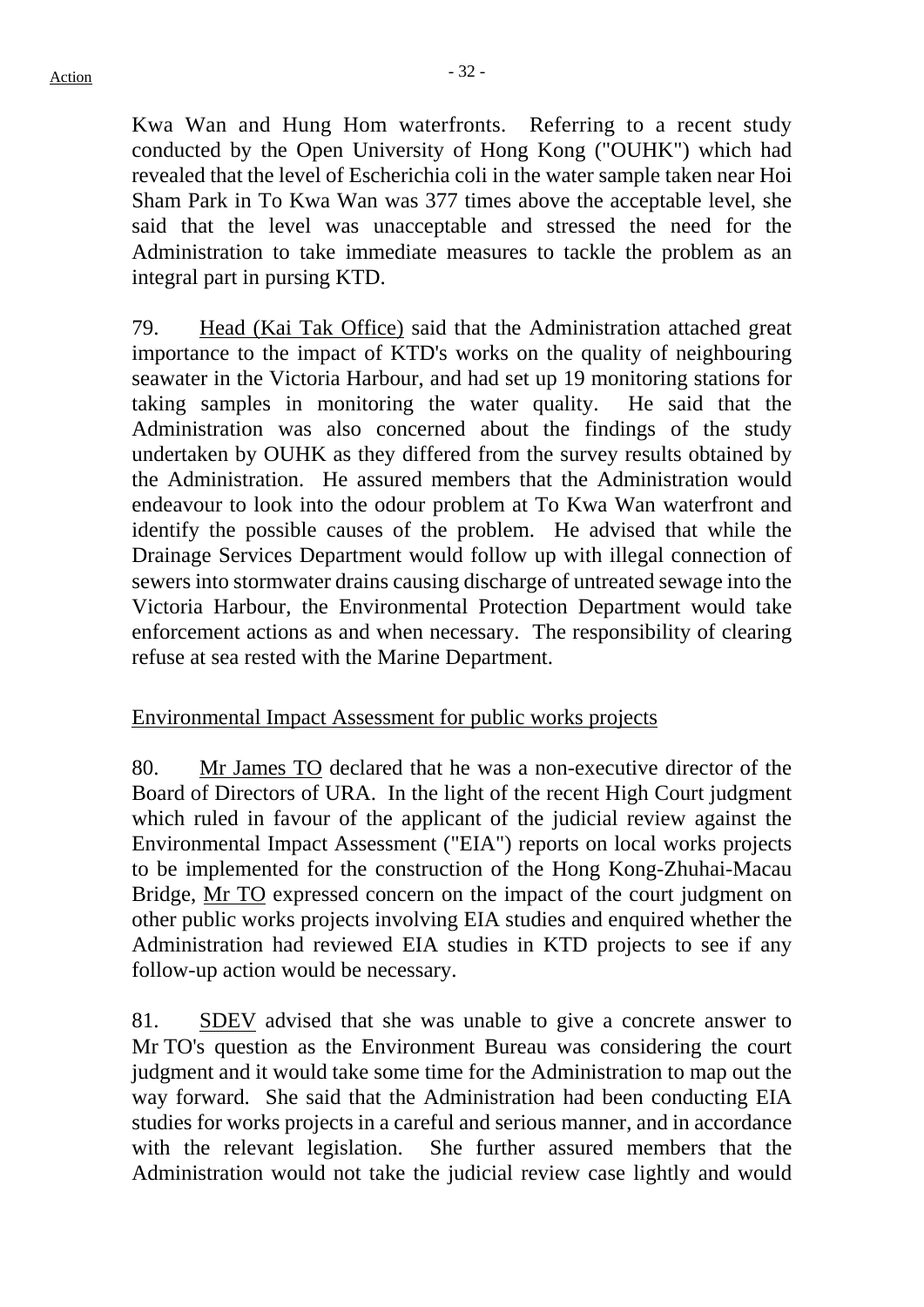assess its impact on completed EIA studies for projects. Mr James TO remarked that it was necessary for the Administration to consider taking suitable follow-up actions for affected EIA studies when it decided on lodging an appeal or otherwise against the court judgment.

82. The Chairman concluded the discussion on the item. He said that members were in general supportive to the Administration's proposal to submit the funding application of the three projects to PWSC and FC.

# **VIII Revitalization of industrial buildings -- An update and mid-term review**

| -- Administration's paper on  |
|-------------------------------|
| revitalisation of Industrial  |
| Buildings -- An Update        |
| and Mid-term Review           |
| -- Paper on revitalization of |
| industrial<br>buildings       |
| the<br>prepared by            |
| Legislative<br>Council        |
| Secretariat<br>(Background    |
| brief)                        |
|                               |

83. SDEV said that the Administration had started a mid-term review on the package of new measures launched with effect from 1 April 2010 under the policy initiative to revitalize vacant and under-utilized industrial buildings. The objective of the review was to identify policy or implementation issues that would need to be addressed to encourage and facilitate better use of the existing stock of industrial buildings to support Hong Kong's changing social and economic needs. The Administration aimed to complete the review in the latter half of 2011. She took the initiative to update members on the progress of implementing the new measures at the present meeting in order to seek their views and comments on the areas and direction of the review early and enable the review to be conducted in an interactive manner with the Panel. The Administration would report to the Panel on the results of the review at a later stage.

84. SDEV reported that by the end of March 2011, the Administration had received 37 applications for wholesale conversion and 10 applications for redevelopment of industrial buildings, among which 13 applications for wholesale conversion and seven applications for redevelopment had been approved. Taking into account that the new measures had only been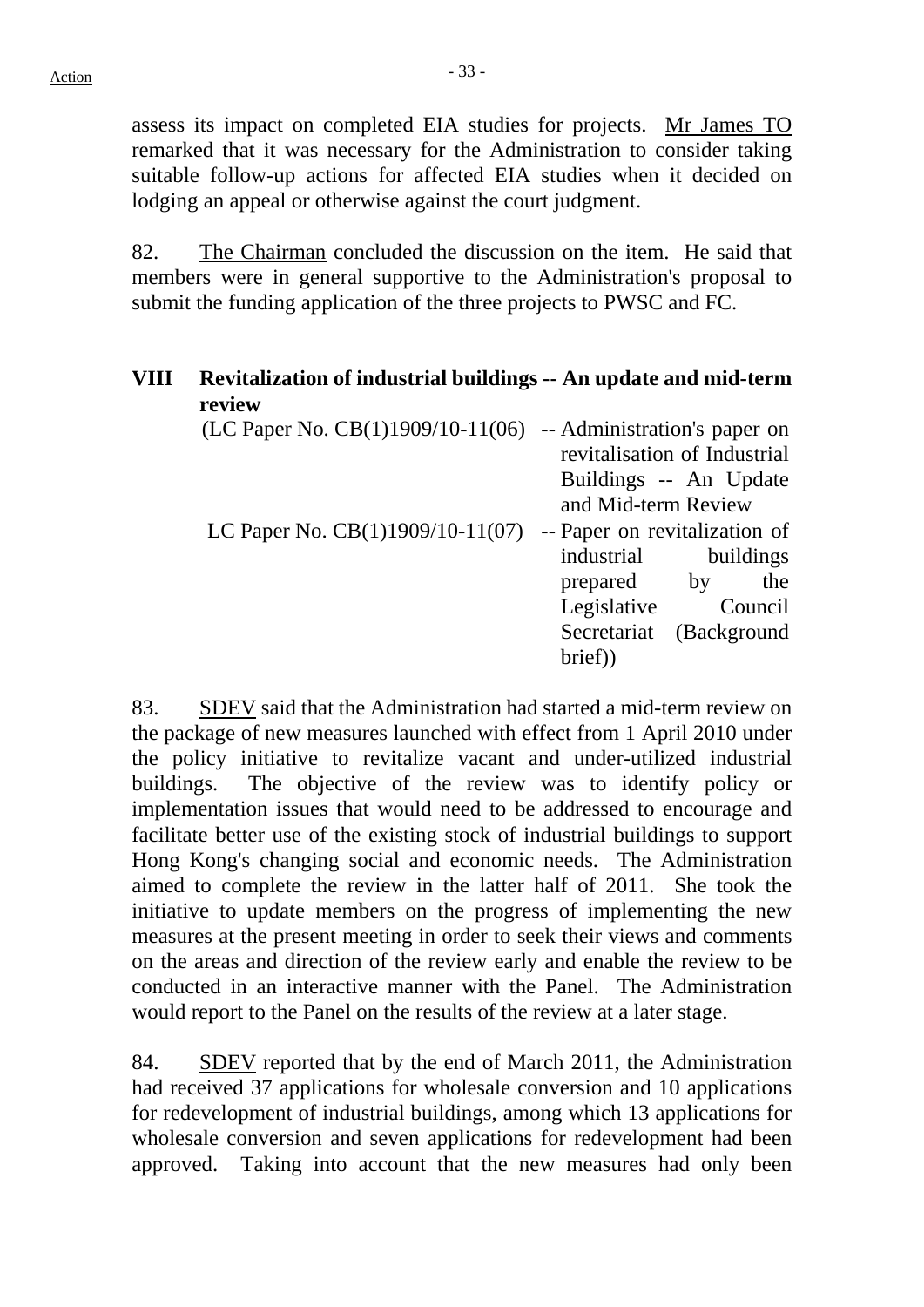implemented for a year and redevelopment or wholesale conversion of old industrial buildings were constrained by fragmented ownership in these buildings, the Administration considered the response and progress so far encouraging. She pointed out that the Lands Department had set up a dedicated team to centrally process applications under the new measures and the Development Opportunities Office had been providing one-stop consultation and coordination services to conversion or redevelopment projects. Other government departments, including the Building Department and the Transport Department had also put in place additional measures to facilitate wholesale conversion of industrial buildings.

85. On the constraints for redevelopment or wholesale conversion of under-utilized industrial buildings, SDEV said that fragmented ownership remained the major hurdle and attributed to it the modest number of applications received so far. She remarked that, before introduction of the policy initiatives to revitalize old industrial buildings, there had already been views from stakeholders for the Administration to allow partial conversion of an industrial building or conversion on a floor-by-floor basis. However, the Administration was concerned that mixed industrial and commercial uses in an industrial building would give rise to fire safety problems and hence had not incorporated the proposal in the package of new measures.

86. As regards preliminary views from stakeholders on the new measures, SDEV advised that the majority focused on issues related to wholesale conversion and existing restrictions on various aspects. For example, there were suggestions to relax the existing requirement of retaining the building frame after conversion, allow applicants to make up for the loss in gross floor area during conversion by addition to other parts of the building (including outside the existing building envelope), and increase the flexibility on provision of loading/unloading and car parking facilities in converted buildings, etc. The Administration would continue to gauge stakeholders' views through organizing focus group discussions and seminars. She welcomed members' views on the policy initiatives and areas for improving the new measures.

# Measures to address fragmented ownership in industrial buildings

87. Mr LEE Wing-tat did not consider the progress of implementation of the new measures an indication of encouraging response from owners of old industrial buildings. Given the likely benefits of the new measures, such as increase in the property value of the buildings and exemption on wavier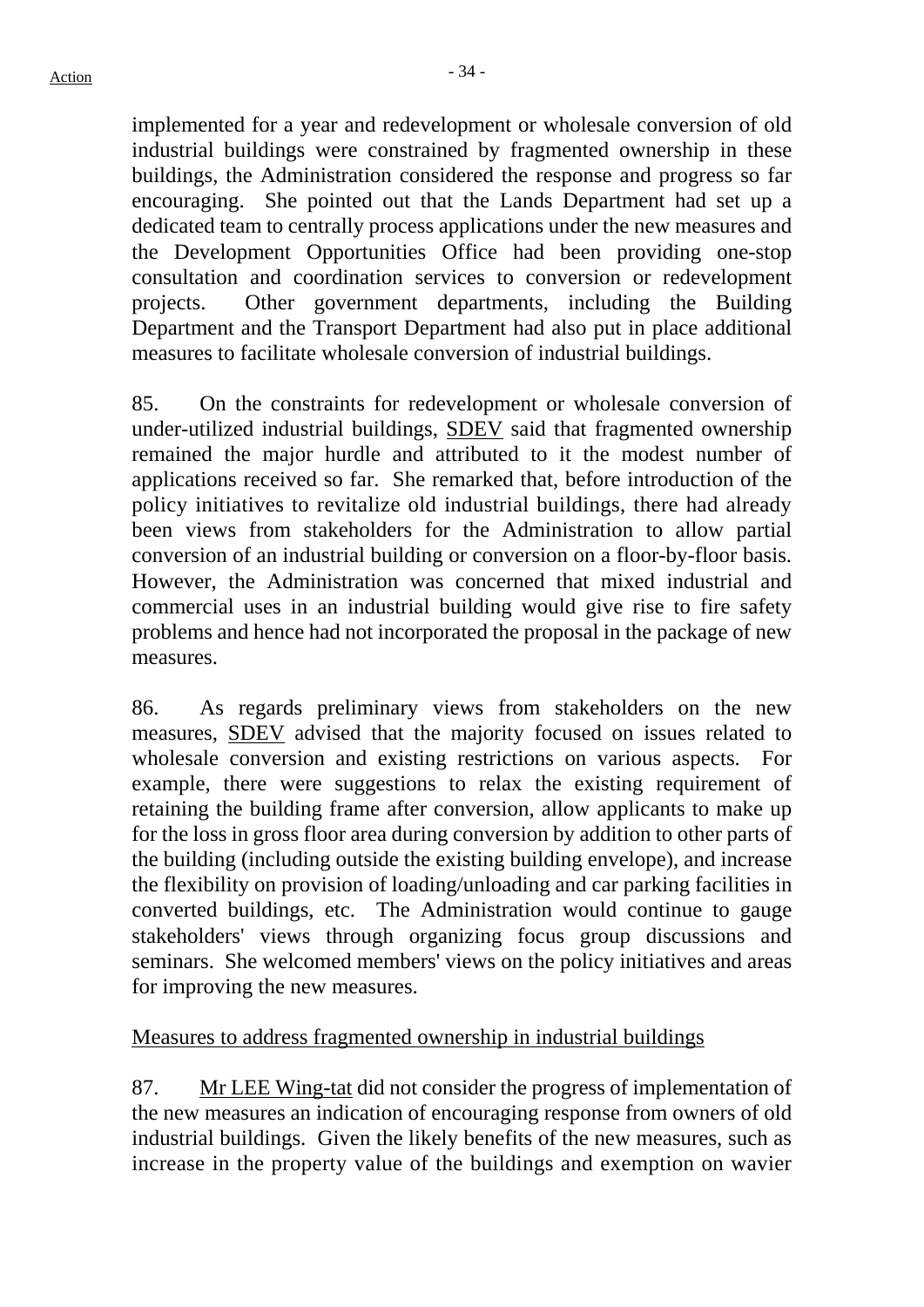fees, he considered that there should be more applications. Pointing out that fragmented ownership in old industrial buildings remained the major hurdle to wholesale conversion as applications had to be made jointly by all owners in a building and consent of all owners might be difficult to obtain, he urged the Administration to explore the proposal allowing partial conversion of old industrial buildings. While he understood that there were fire safety concerns in respect of mixed industrial and commercial uses in a building, he pointed out that such mixed uses already existed in a number of industrial buildings where units had been turned into premises for commercial activities such as studios and showrooms. He stressed the need for the Development Bureau to study fire safety issues with the Fire Services Department with a view to working out a solution to facilitate partial conversion of industrial buildings in order to address the problem associated with fragmented ownership in industrial buildings. Otherwise, it would be difficult to achieve the objective of the policy initiative of releasing potential land resources to meet social and economic needs.

88. SDEV admitted that fragmented ownership was a major hurdle to wholesale conversion of older industrial buildings. She reiterated concerns about fire safety arising from mixed uses in industrial buildings as revealed by serious fire accidents involving casualties in industrial buildings in recent years and stressed that the Administration would not compromise public safety for economic benefits in revitalizing older industrial buildings. She further referred to cases where the Town Planning Board had approved applications for changes in the use of some floors in industrial buildings subject to provision of floors in the buildings to serve as "buffer floors" thereby addressing the fire safety concerns. However, such an arrangement might not be agreed by the owners of the concerned floors of the buildings. She added that the requirement of consent from all owners for the conversion of an industrial building would be necessary as the conversion would be irreversible during the lifetime of the building or the current lease period after conversion had taken place. The purpose of the requirement was to prevent possible problems, such as fire hazards, caused by mixed uses in the buildings. She assured members that the Administration would strive to think in a wider context in examining suggestions/proposals to improve the package of measures to overcome the obstacles identified.

89. Drawing reference to the experience of the Hong Kong Housing Authority ("HA"), Mr LEE Wing-tat suggested that the Administration should consider engaging fire safety consultants to study if there was room to enhance fire safety measures in industrial buildings to allow partial conversion for mixed industrial and other uses in the buildings. Such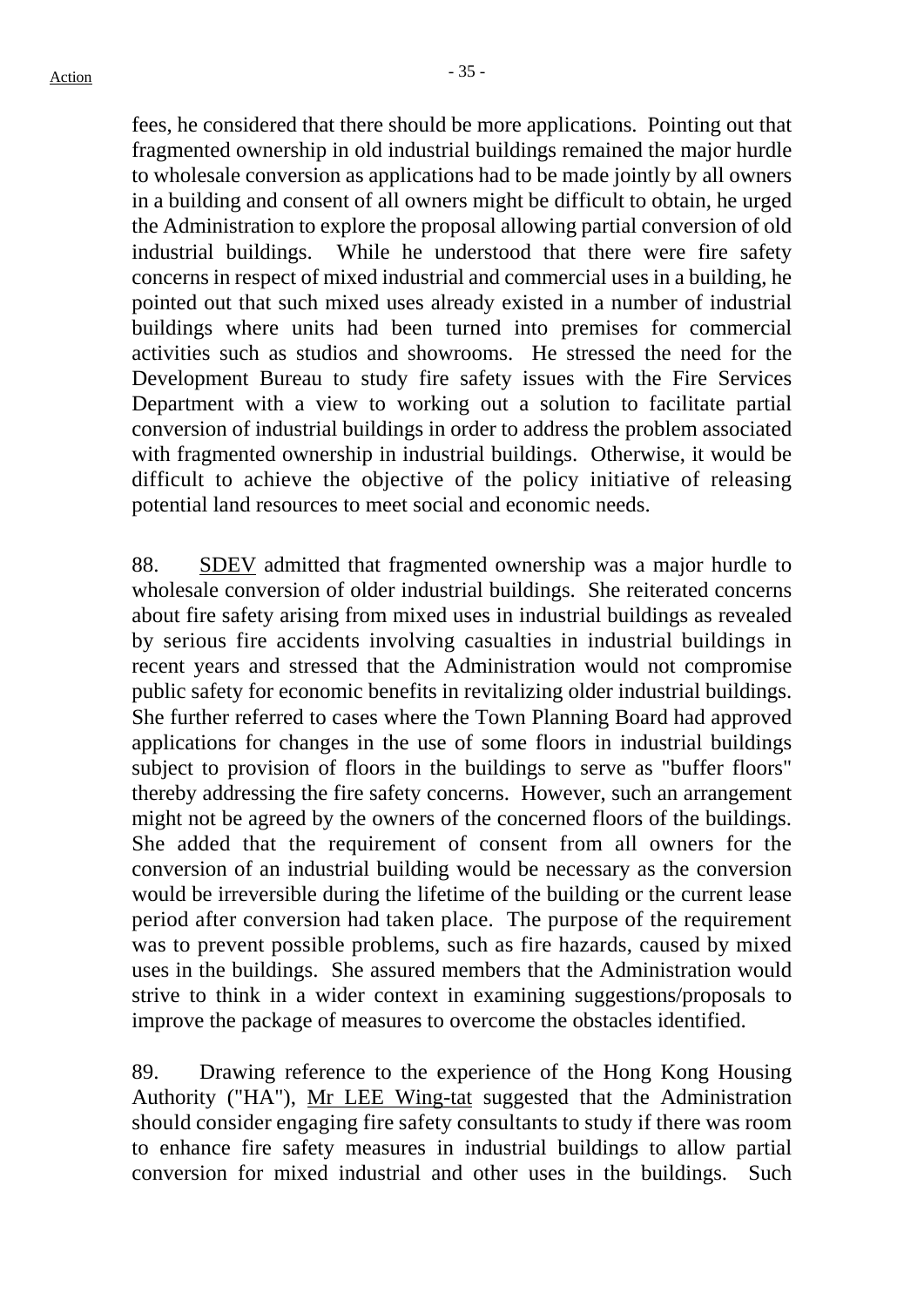measures could include administrative arrangements, addition of fire safety devices, and enhanced building management. The Chairman said that the main fire safety concern related to the provision of fire escape in the buildings.

#### Uses of industrial buildings by cultural and creative industries

90. Ms Cyd HO referred to the request from a group of cultural workers for the Administration to optimize the use of industrial buildings to release land to facilitate the operation and development of cultural and creative activities. She said that many cultural workers had set up studios, workshops or rehearsal rooms in industrial buildings because the operation required large space and could not afford the high rents in commercial buildings. However, the use of industrial buildings for art and cultural activities or manufacturing of related products were considered non-compliant with the permitted uses of the buildings. She was aware that the major concern about mixed uses in an industrial building was related to fire escape for users of the non-industrial establishments in the building. It was because unlike the tenants or their employees working in the building, clients of the non-industrial establishments were visitors to the building who were unfamiliar with the environment, and hence the fire escape routes of the building. To address the problem, the group of cultural workers had suggested that the Administration should consider enhancing fire safety measures in industrial buildings of mixed uses, such as requiring the building management to improve the signage and directions for fire escape.

91. Ms Cyd HO further said that cultural workers had highlighted the need for the Administration to take note of the increasing demand for space for art and cultural supporting activities arising from the commissioning of various art performance facilities at the West Kowloon Cultural District. According to the group of cultural workers, a total of over 1.8 million square feet would be required for the use by such supporting activities. On the other hand, Ms HO relayed cultural workers' concern about surge in rents in premises in industrial buildings since announcement of the new policy to revitalize old industrial buildings in the 2009-2010 Policy Address. Moreover, cultural workers leasing premises in industrial buildings had invested in the fitting-out works for the premises to cater for their special needs, such as installing sound-proof petitions for music studios and floors for dance rooms. Most of these cultural workers could not afford relocation to new workplaces frequently. To address the shortage of spacious premises in commercial buildings and the high rental pressure, Ms HO called on the Administration to make available vacant flattered factories built by HA for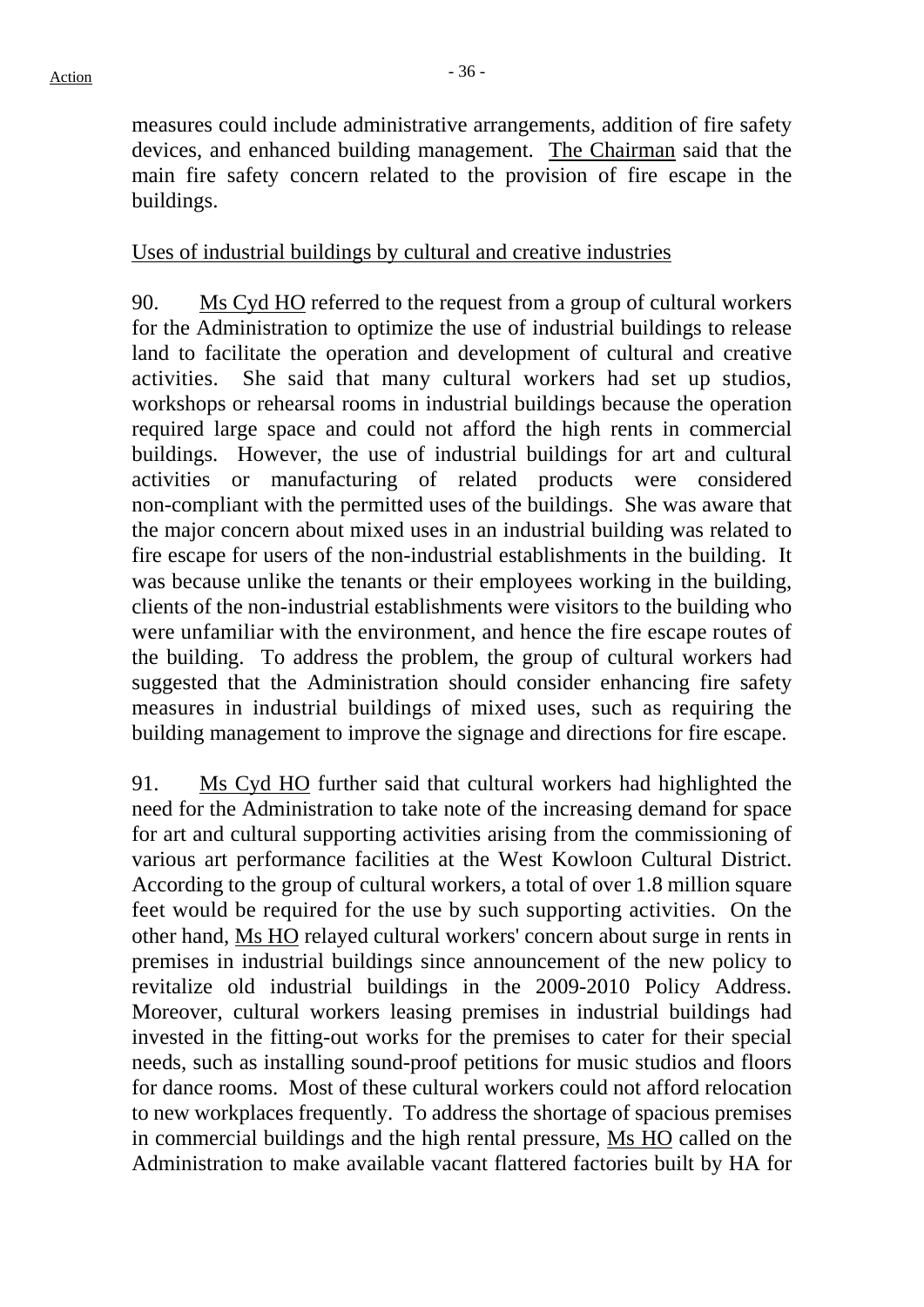use by cultural workers at low rental. She reiterated that with the lack of affordable working space, it would be difficult for the cultural and creative industries to continue to develop. In addition, consideration should also be made to convert vacant primary school premises for use by cultural workers. Ms HO hoped that through the concerted efforts of various departments, suitable land and premises would be transformed to support the cultural and creative industries. The Chairman concurred with Ms HO's views that vacant government premises should be optimized to enhance the use of valuable land resources.

92. SDEV reiterated that the new measures to facilitate the redevelopment or wholesale conversion of old industrial buildings would provide suitable land and premises to meet Hong Kong's economic and social needs, including providing more affordable working space for activities of the cultural and creative industries. The growth of the cultural and creative industries would be important to the development of the West Kowloon Cultural District and enhance Hong Kong's competitiveness as these industries were among the six economic areas which Hong Kong had clear advantages.

93. As regards concern about increases in rental of premises in industrial buildings, SDEV said that results of a survey conducted by the Arts Development Council in 2010 on the current status of industrial buildings for arts activities and future demand had revealed that while some artists using industrial premises were facing rental increases, the same general rise in rentals was also felt by other industries using different types of premises. She said that the Administration noted that there were industrial building owners willing to lease their premises as workshops to artists and cultural workers. Where necessary, the concerned government departments could make the referrals. On the suggestions to address the fire safety concerns due to mixed uses in industrial buildings, SDEV said that the Administration would endeavour to explore possible solutions without compromising public safety. Concerning the suggestion to use vacated factory premises built by HA, SDEV said that HA's flatted factories were not covered by the new package of measures. She advised that HA would redevelop existing flatted factories into public rental housing to meet growing demand for public housing. The Administration would explore other ways to address the need of the creative industries for affordable working space.